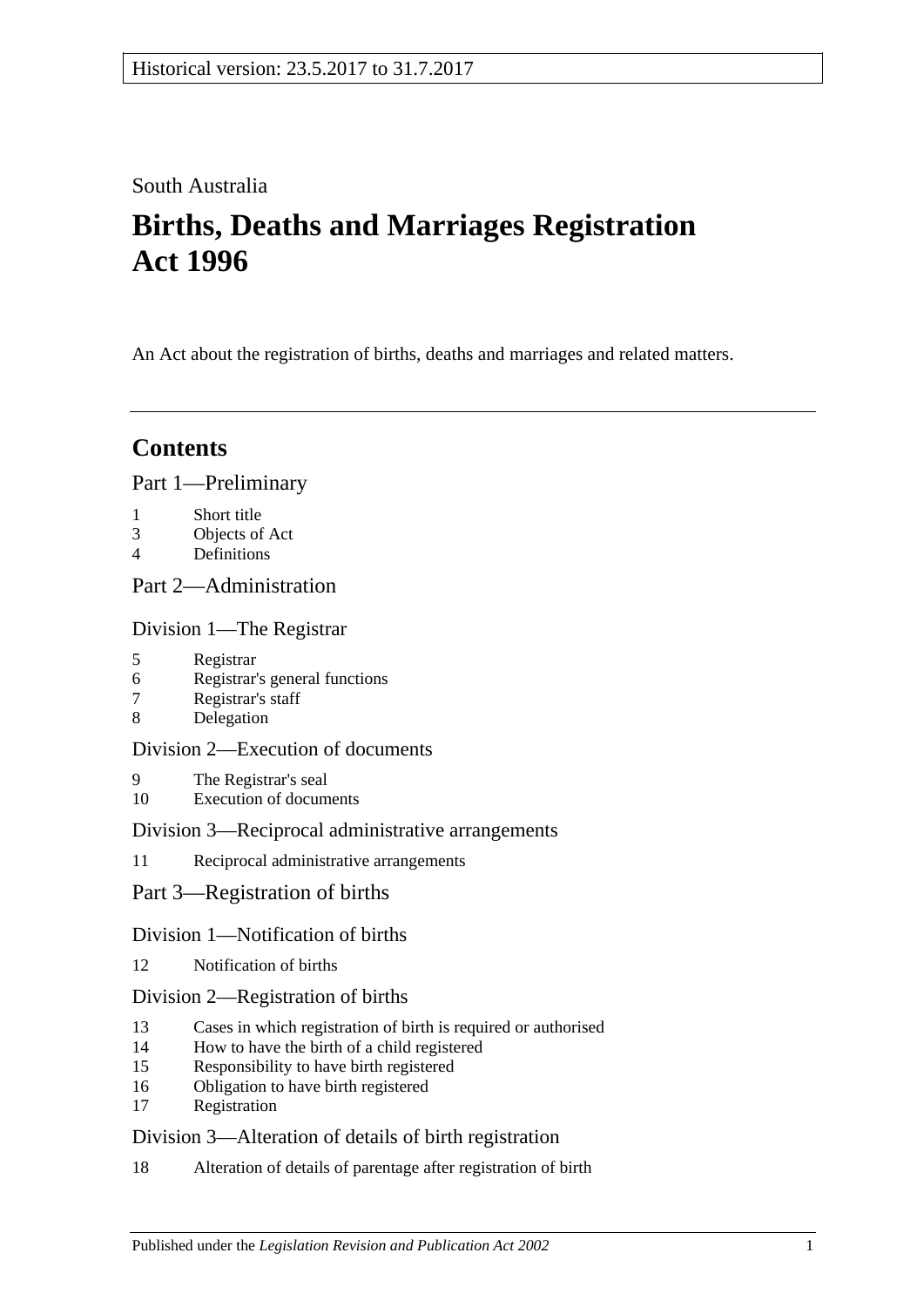### [Division 4—Court orders relating to registration of birth](#page-9-4)

- 19 [Application to Court](#page-9-5)
- 20 [Power to direct registration of birth etc](#page-10-0)

### [Division 5—Child's name](#page-10-1)

- 21 [Name of child](#page-10-2)
- 22 [Dispute about child's name](#page-10-3)
- [Division 6—Surrogacy orders](#page-11-0)
- 22A [Surrogacy orders](#page-11-1)
- [Part 4—Change of name](#page-11-2)

## [Division 1—General requirements for change of name](#page-11-3)

- 23 [Change of name by registration](#page-11-4)
- 24 [Application to register change of adult's name](#page-11-5)
- 25 [Application to register change of child's name](#page-12-0)
- 26 [Child's consent to change of name](#page-13-0)
- 27 [Registration of change of name](#page-13-1)
- 28 [Entries to be made in the Register](#page-13-2)
- 29 [Change of name may still be established by repute or usage](#page-13-3)
- 29A Saving [provision—surrogacy arrangements](#page-13-4)

## [Division 2—Requirements for change of name of restricted persons](#page-14-0)

- 29B [Interpretation](#page-14-1)
- 29C [Application of Division](#page-14-2)
- 29D [Application for change of name by or on behalf of restricted person](#page-15-0)
- 29E [Approval by supervising authority for change of name of restricted person](#page-15-1)
- 29F [Additional requirements for registration of change of name of restricted](#page-16-0) person
- 29G [Information exchange between Registrar and supervising authority](#page-16-1)
- [Part 4A—Change of sex or gender identity](#page-17-0)
- Division [1—Preliminary](#page-17-1)
- 29H [Preliminary](#page-17-2)

## Division [2—Applicants born in South Australia](#page-17-3)

- 29I [Application to change sex or gender identity](#page-17-4)
- 29J [Application to change child's sex or gender identity](#page-17-5)
- 29K [Material supporting application](#page-18-0)
- 29L [Change of sex or gender identity](#page-19-0)
- 29M [Special provision relating to access to Register and issue of extracts and certificates](#page-19-1)
- 29N [Use of old birth certificate to deceive](#page-19-2)

## Division [3—South Australian residents born outside Australia](#page-20-0)

- 29O [Application for identity acknowledgement certificate](#page-20-1)
- 29P [Application for identity acknowledgement certificate in respect of child](#page-20-2)
- 29Q [Issue of identity acknowledgement certificate](#page-21-0)
- 29R [Effect of identity acknowledgement certificate](#page-21-1)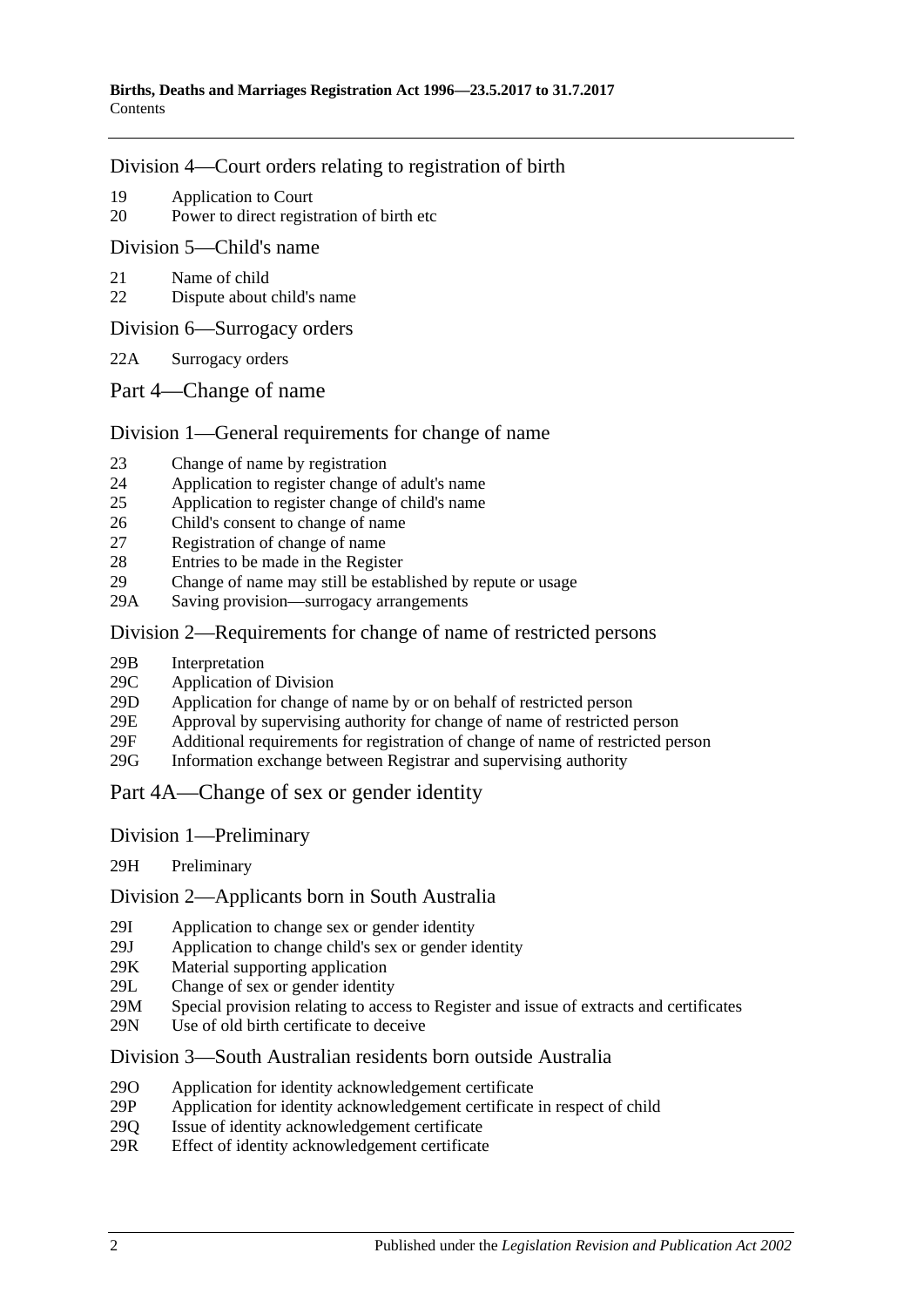#### Division [4—General provisions](#page-21-2)

- 29S [Registrar may limit number of applications](#page-21-3)<br>29T Entitlement not affected by change of sex of
- [Entitlement not affected by change of sex or gender identity](#page-22-0)
- 29U [Change of sex or gender identity—interaction with other laws](#page-22-1)

### [Part 5—Registration of marriages](#page-22-2)

- 30 [Cases in which registration of marriage is required](#page-22-3)
- 31 [How to have marriage registered](#page-22-4)
- 32 [Registration of marriage](#page-22-5)

### [Part 6—Registration of deaths](#page-22-6)

[Division 1—Cases where registration of death is required or authorised](#page-22-7)

33 [Deaths to be registered under this Act](#page-22-8)

#### [Division 2—Court orders relating to registration of death](#page-23-0)

- 34 [Application to Court](#page-23-1)
- 35 [Power to direct registration of death etc](#page-23-2)

#### [Division 3—Notification of deaths](#page-23-3)

- 36 [Notification of deaths by doctors](#page-23-4)
- 37 [Notification by coroner](#page-24-0)
- 38 [Notification by funeral director etc](#page-24-1)

#### [Division 3A—Notification by court appointed guardians](#page-25-0)

38A [Notification by court appointed guardians](#page-25-1)

#### [Division 4—Registration of death](#page-25-2)

39 [Registration](#page-25-3)

[Part 7—The Register](#page-26-0)

### [Division 1—Keeping the Register](#page-26-1)

40 [The Register](#page-26-2)

#### [Division 2—Registrar's powers of inquiry](#page-26-3)

41 [Registrar's powers of inquiry](#page-26-4)

#### [Division 3—Correction of Register](#page-26-5)

42 [Registrar's power to correct Register](#page-26-6)

#### [Division 4—Access to, and certification of, Register entries](#page-27-0)

- 43 [Access to Register](#page-27-1)
- 44 [Search of Register](#page-27-2)
- 45 [Protection of privacy](#page-28-0)
- 46 [Issue of certificate](#page-28-1)
- 47 [Access policies](#page-28-2)
- 48 [Fees](#page-28-3)
- 49 [Power to remit fees](#page-28-4)
- 49A [Saving provision—surrogacy arrangements](#page-29-0)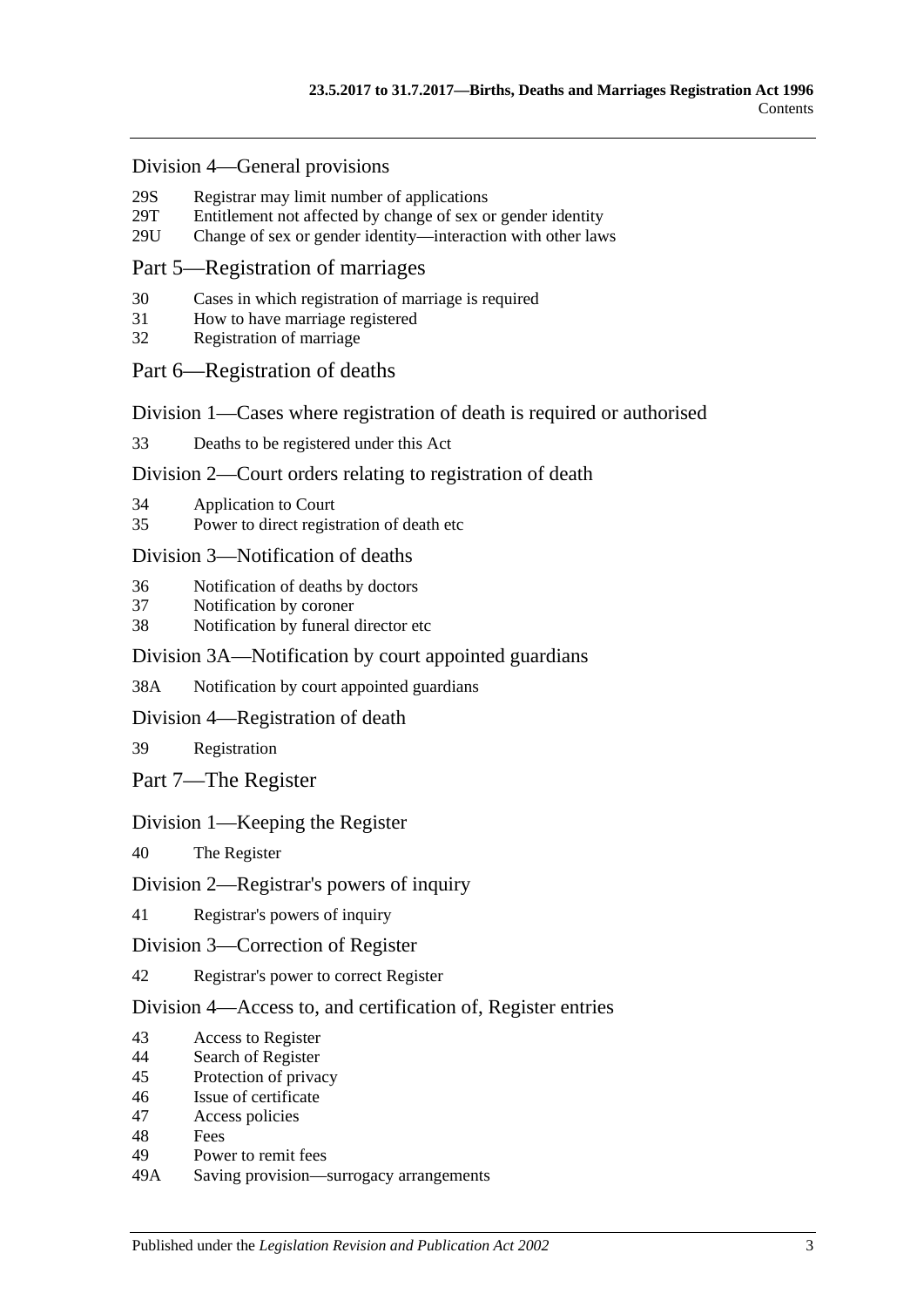### [Part 8—General power of review](#page-29-1)

50 [Review](#page-29-2)

[Part 9—Miscellaneous](#page-29-3)

- 51 [False representation](#page-29-4)
- 52 [Unauthorised access to or interference with Register](#page-29-5)
- 53 [Falsification of certificate etc](#page-29-6)
- 55 [Regulations](#page-30-0)

#### [Schedule 1—Transitional](#page-30-1)

- 1 [Interpretation](#page-30-2)<br>3 The Register
- [The Register](#page-30-3)
- 4 [The Registrar and Deputy Registrars](#page-30-4)

[Legislative history](#page-31-0)

## <span id="page-3-0"></span>**The Parliament of South Australia enacts as follows:**

# **Part 1—Preliminary**

### <span id="page-3-1"></span>**1—Short title**

This Act may be cited as the *Births, Deaths and Marriages Registration Act 1996*.

## <span id="page-3-2"></span>**3—Objects of Act**

The objects of this Act are to provide for—

- (a) the registration of births, deaths and marriages in South Australia; and
- (b) the registration of changes of name; and
- (ba) the registration of changes in sex or gender identity; and
- (c) the keeping of registers for recording and preserving information about births, deaths, marriages and changes of name in perpetuity; and
- (d) access to the information in the registers in appropriate cases by government or private agencies and members of the public, from within and outside the State; and
- (e) the issue of certified information from the registers; and
- (f) the collection and dissemination of statistical information.

#### <span id="page-3-3"></span>**4—Definitions**

In this Act—

*adult* means a person who is 18 or above or, although under 18, is or has been married;

*authorised celebrant* means an authorised celebrant under the *Marriage Act 1961* (Cwth);

**birth** means the expulsion or extraction of a child from its mother;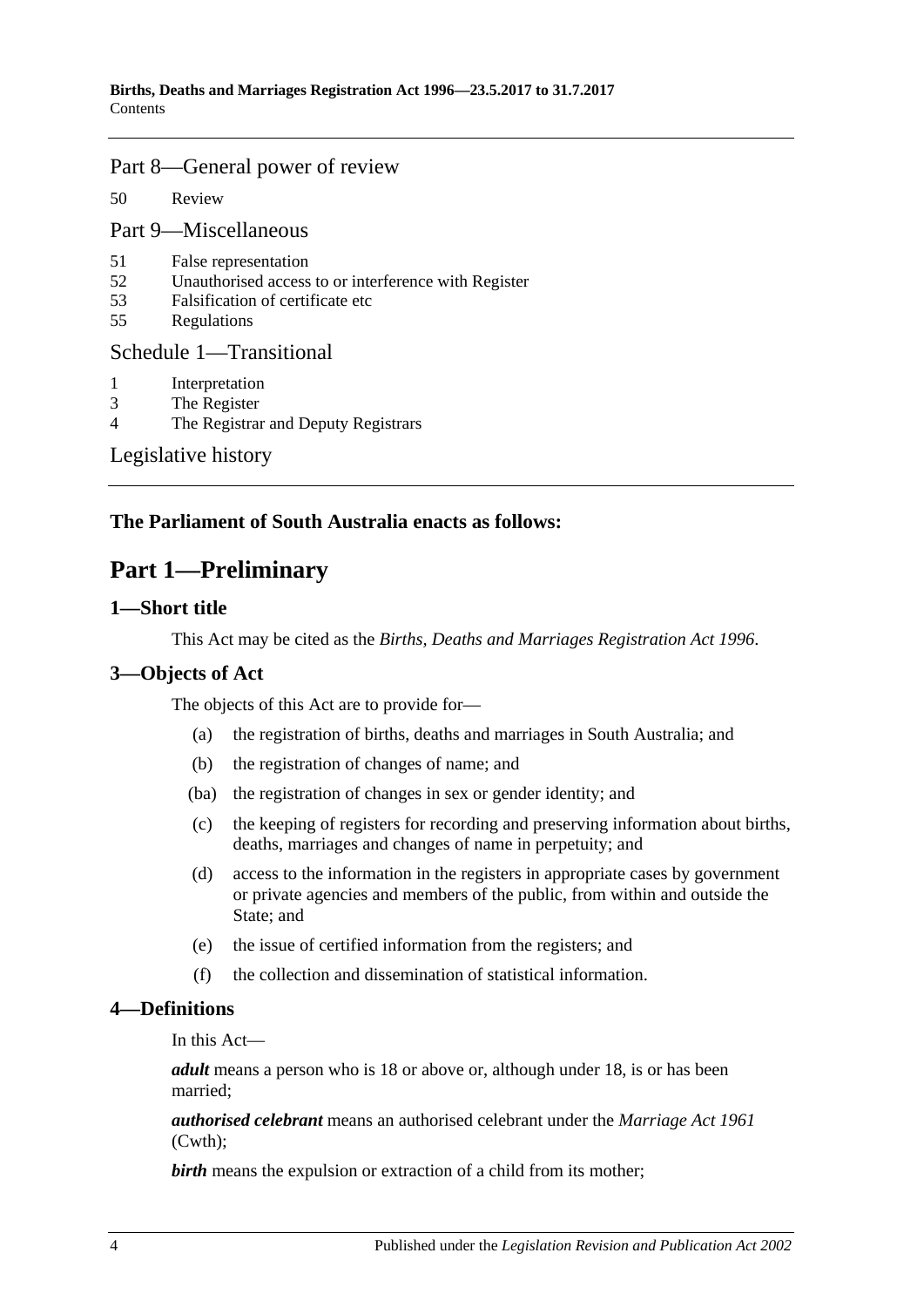*change* of name includes an addition, omission or substitution;

*child* includes a still-born child;

*corresponding law* means a law of another State that provides for the registration of births, deaths and marriages;

*Court* means the Magistrates Court;

*cremated remains* has the same meaning as in the *[Burial and Cremation Act](http://www.legislation.sa.gov.au/index.aspx?action=legref&type=act&legtitle=Burial%20and%20Cremation%20Act%202013) 2013*;

*death* includes still-birth;

*disposal* of human remains means—

- (a) cremation of the remains; or
- (b) burial of the remains (including burial at sea); or
- (c) placing the remains in a mausoleum or other permanent resting place; or
- (d) placing the remains in the custody of an educational or scientific institution for the purpose of medical education or research; or
- (e) removal of the remains from the State (but not if the remains have been cremated or are taken from the State by sea and buried at sea in the course of the voyage);

*doctor* means a person registered under the *Health Practitioner Regulation National Law* to practise in the medical profession (other than as a student);

*funeral director* means a person who carries on the business of arranging for the disposal of human remains;

*human remains* includes the remains of a still-born child;

*prohibited name* means a name that—

- (a) is obscene or offensive; or
- (b) could not practicably be established by repute or usage—
	- (i) because it is too long; or
	- (ii) because it consists of or includes symbols without phonetic significance; or
	- (iii) for some other reason; or
- (c) is contrary to the public interest for some other reason;

*registrable event* means a birth, change of name, change of sex or gender identity, death or marriage and includes the making or discharge of a surrogacy order;

*registrable information* means information that must or may be included in the Register<sup>1</sup>;

*Register*—See [section](#page-26-2) 40;

*registering authority* means an authority responsible under a corresponding law for the registration of births, deaths and marriages;

*Registrar* means the Registrar of Births, Deaths and Marriages;

*State* includes a Territory;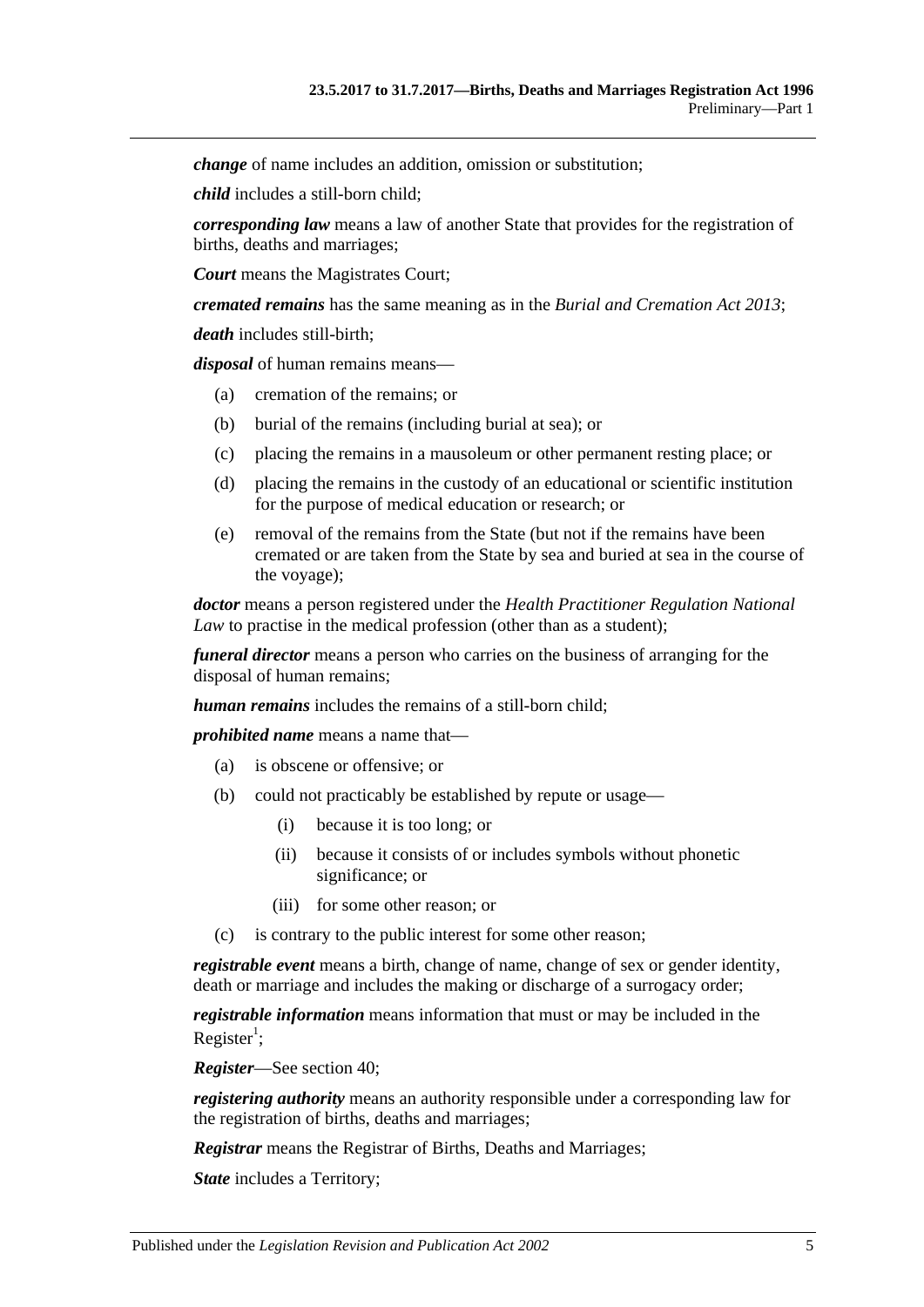*still-birth* means the birth of a still-born child;

*still-born child* means a child of at least 20 weeks' gestation or, if it cannot be reliably established whether the period of gestation is more or less than 20 weeks, with a body mass of at least 400 grams at birth, that exhibits no sign of respiration or heartbeat, or other sign of life, after birth but does not include the product of a procedure for the termination of pregnancy;

*surrogacy order* means an order under section 10HB of the *[Family Relationships](http://www.legislation.sa.gov.au/index.aspx?action=legref&type=act&legtitle=Family%20Relationships%20Act%201975)  Act [1975](http://www.legislation.sa.gov.au/index.aspx?action=legref&type=act&legtitle=Family%20Relationships%20Act%201975)*.

**Note—**

1 See [section](#page-26-7) 40(2).

# <span id="page-5-1"></span><span id="page-5-0"></span>**Part 2—Administration**

# **Division 1—The Registrar**

## <span id="page-5-2"></span>**5—Registrar**

- (1) The Registrar of Births, Deaths and Marriages is responsible, subject to the Minister's control and direction, for the administration of this Act.
- (2) The Registrar is to be a Public Service employee.

### <span id="page-5-3"></span>**6—Registrar's general functions**

The Registrar's general functions are to—

- (a) establish and maintain the registers<sup>1</sup> necessary for the purposes of this Act; and
- (b) administer the registration system established by this Act and ensure that it operates efficiently, effectively and economically; and
- (c) ensure that this Act is administered in the way best calculated to achieve its objects.

**Note—**

1 The registers are collectively referred to as the *Register*—See [section](#page-26-2) 40.

# <span id="page-5-4"></span>**7—Registrar's staff**

- (1) The Registrar's staff consists of—
	- (a) one or more Deputy Registrars of Births, Deaths and Marriages; and
	- (b) the other staff necessary for the proper administration of this Act.
- (2) A Deputy Registrar has the powers and functions of the Registrar but is subject to direction by the Registrar.
- (3) The staff are to be Public Service employees.

#### <span id="page-5-5"></span>**8—Delegation**

- (1) The Registrar may delegate powers or functions under this or any other Act.
- (2) A power or function delegated under this section may, if the instrument of delegation so provides, be further delegated.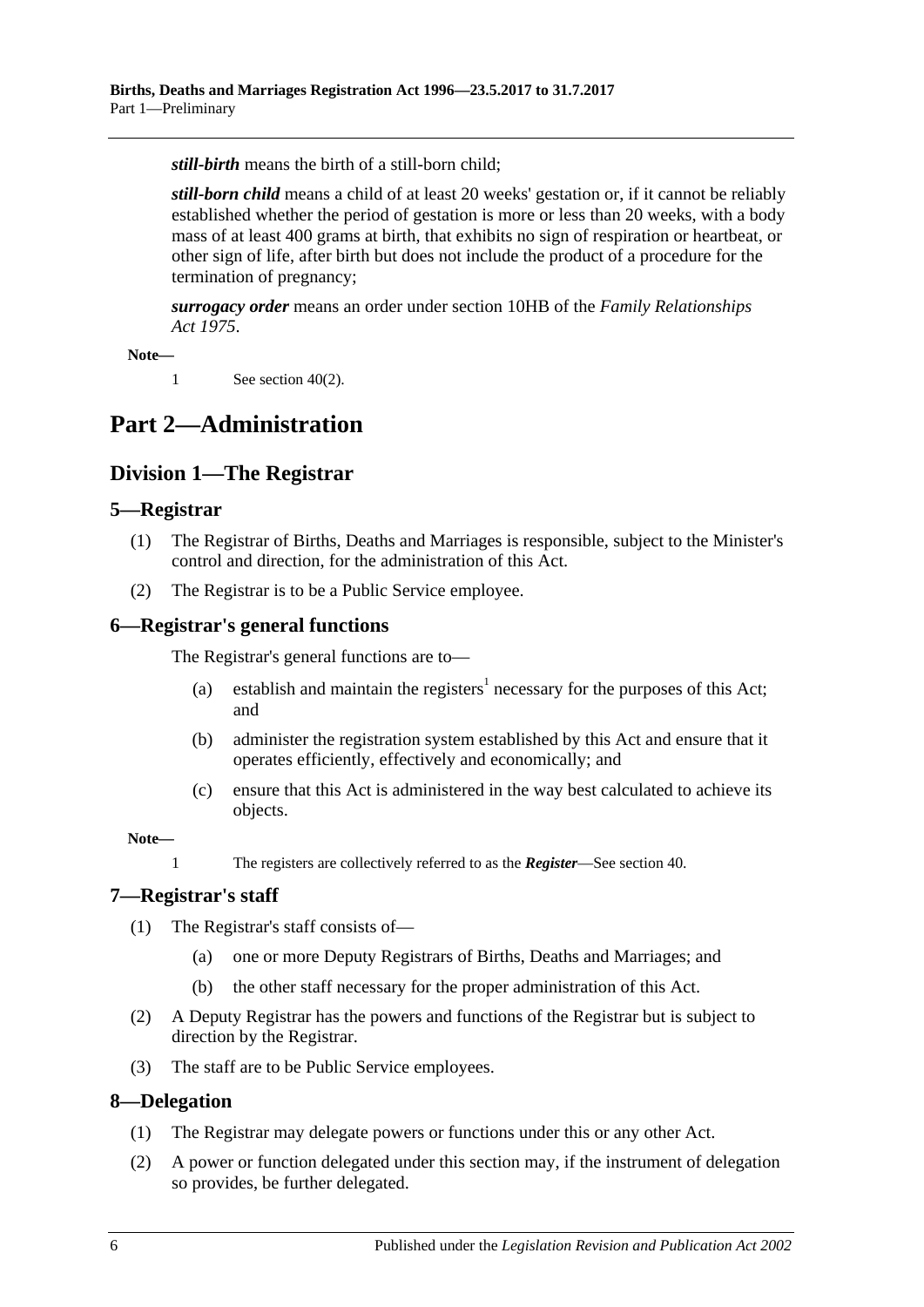- (3) A delegation under this section—
	- (a) must be by instrument in writing; and
	- (b) may be absolute or conditional; and
	- (c) does not derogate from the power of the delegator to act in any matter; and
	- (d) is revocable at will by the delegator.

## <span id="page-6-0"></span>**Division 2—Execution of documents**

#### <span id="page-6-1"></span>**9—The Registrar's seal**

The Registrar has a seal.

#### <span id="page-6-2"></span>**10—Execution of documents**

- (1) The Registrar may issue a certificate or other document under the Registrar's signature and seal, or a facsimile of the Registrar's signature and seal produced by stamp, machine imprint or some other method authorised by regulation.
- (2) If a document produced before a court or an administrative authority or official is apparently under—
	- (a) the Registrar's signature and seal; or
	- (b) a facsimile of the Registrar's signature and seal produced by stamp, machine imprint, or some other method authorised by regulation,

the court, authority or official must presume, in the absence of evidence to the contrary, that the document was properly issued under the Registrar's authority.

## <span id="page-6-3"></span>**Division 3—Reciprocal administrative arrangements**

#### <span id="page-6-4"></span>**11—Reciprocal administrative arrangements**

- (1) The Minister may enter into an arrangement with the Minister responsible for the administration of a corresponding law providing for—
	- (a) the exercise by the Registrar of powers and functions of the registering authority under the corresponding law; and
	- (b) the exercise by the registering authority under the corresponding law of powers and functions of the Registrar under this Act.
- (2) When an arrangement is in force under this section—
	- (a) the Registrar may exercise, to the extent authorised by the arrangement (but subject to the conditions of the arrangement), the powers and functions of the registering authority under the corresponding law; and
	- (b) the registering authority under the corresponding law may exercise, to the extent authorised by the arrangement (but subject to the conditions of the arrangement), the powers and functions of the Registrar under this Act.
- (3) An arrangement under this section may—
	- (a) establish a data base in which information is recorded for the benefit of all the participants in the arrangement; and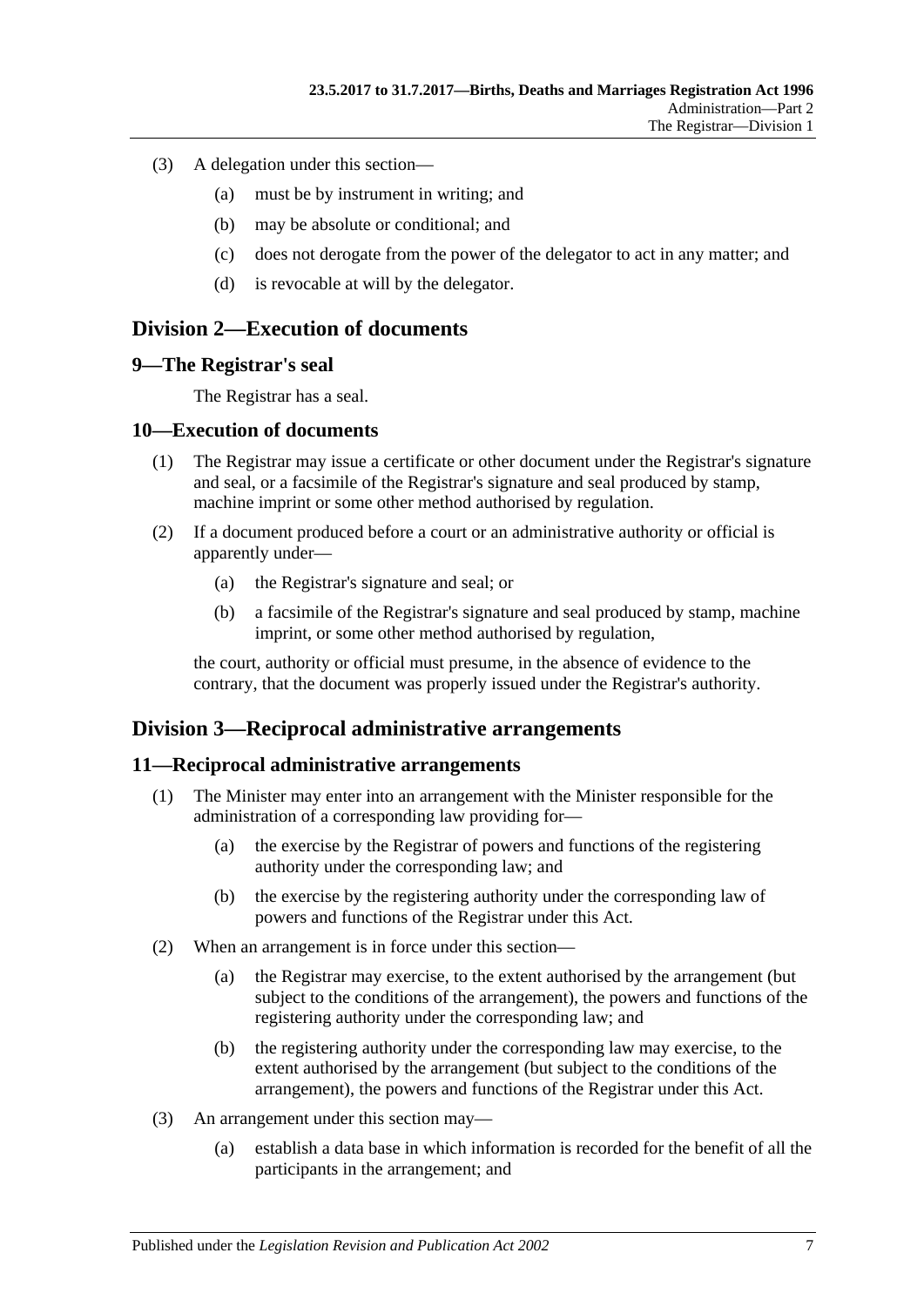- (b) provide for access to information contained in the data base; and
- (c) provide for payments by or to participants in the arrangement for services provided under the arrangement.

# <span id="page-7-1"></span><span id="page-7-0"></span>**Part 3—Registration of births**

# **Division 1—Notification of births**

### <span id="page-7-2"></span>**12—Notification of births**

- (1) When a child is born in the State, the responsible person must give written notice of the birth to the Registrar including the particulars required by regulation. Maximum penalty: \$1 250.
- (2) The notice must be given—
	- (a) in the case of a child born alive—within 7 days after birth;
	- (b) in the case of a still-birth—within 48 hours after birth.
- (3) When notice of a still-birth is given, the responsible person must also give a doctor's certificate in a form approved by the Registrar, certifying the cause of foetal death,  $to$ 
	- (a) the Registrar; and
	- (b) the funeral director or other person who will be arranging for the disposal of the human remains.

Maximum penalty: \$1 250.

- (4) The certificate must be completed by the doctor responsible for the professional care of the mother at the birth or a doctor who examined the body of the still-born child after the birth.
- (5) In this section—

*responsible person* means—

- (a) in the case of a child born in a hospital or brought to a hospital within 24 hours after birth—the chief executive officer of the hospital; or
- (b) in other cases—the doctor or midwife responsible for the professional care of the mother at the birth.

# <span id="page-7-3"></span>**Division 2—Registration of births**

### <span id="page-7-4"></span>**13—Cases in which registration of birth is required or authorised**

- (1) If a child is born in the State, the birth must be registered under this Act.
- (2) If a court (whether of this or any other State or the Commonwealth) directs the registration of a birth, the birth must be registered under this Act.
- <span id="page-7-5"></span>(3) If a child is born in an aircraft during a flight or on a vessel during a voyage to a place of disembarkation in the State, the birth may be registered under this Act.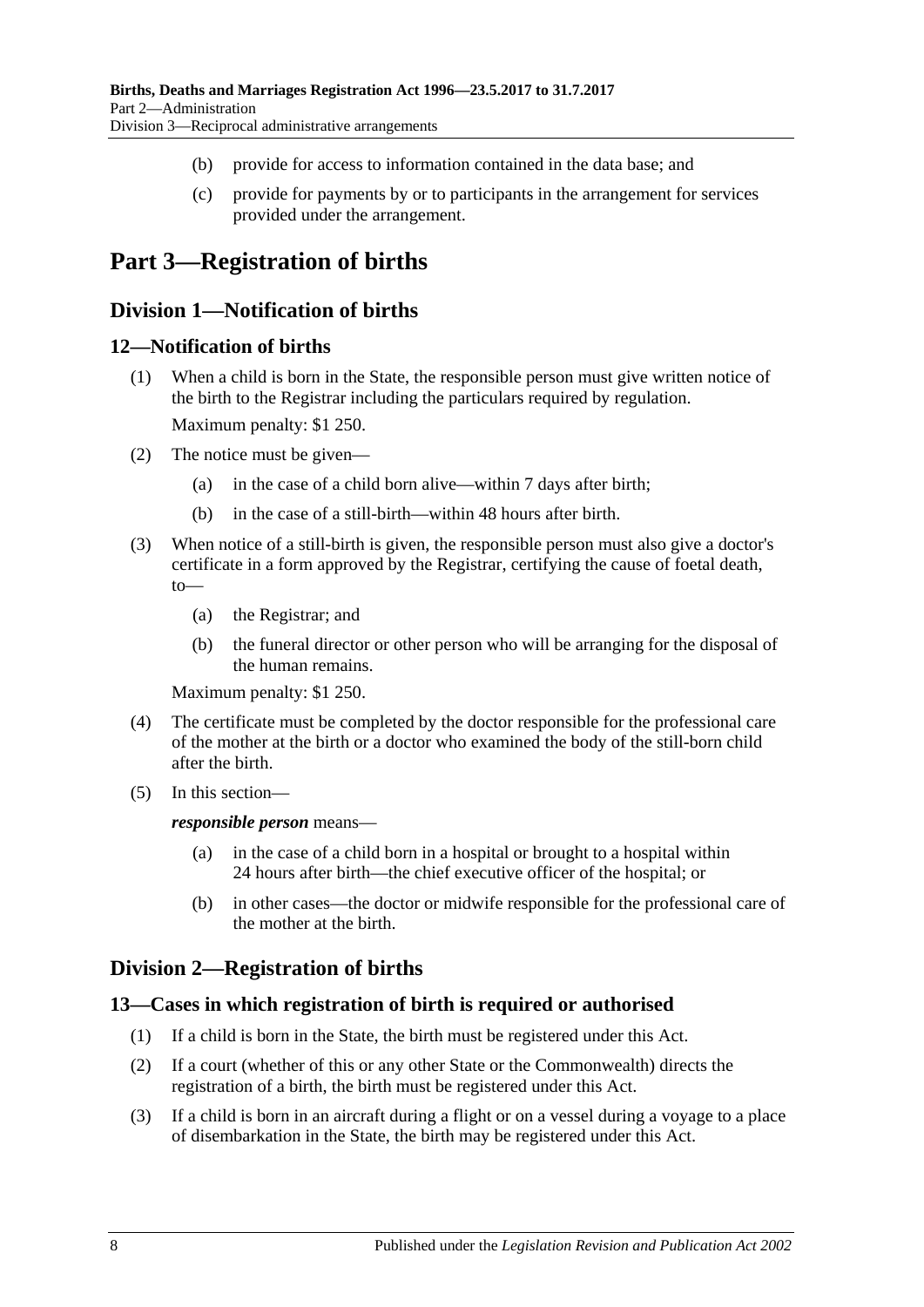- <span id="page-8-2"></span>(4) If a child is born outside the Commonwealth, but—
	- (a) the child is to become a resident of the State; or
	- (b) in the case of a still-born child—a person responsible for having the birth of the child registered is or is to become a resident of the State,

the birth may be registered under this Act.

(5) However, the Registrar must not register a birth under [subsections](#page-7-5) (3) or [\(4\)](#page-8-2) if the birth is registered under a corresponding law.

### <span id="page-8-0"></span>**14—How to have the birth of a child registered**

- (1) A person has the birth of a child registered under this Act by lodging a statement (the *birth registration statement*) in a form approved by the Registrar containing the information required by regulation.
- <span id="page-8-3"></span>(2) The birth registration statement must include particulars of the identity (if known) of the biological parents of the child.
- <span id="page-8-4"></span>(3) The fact that a person is described as a biological parent of a child in a birth registration statement in accordance with [subsection](#page-8-3) (2), or in an entry about the birth in the Register—
	- (a) does not constitute an acknowledgement of parentage for the purposes of the *[Family Relationships Act](http://www.legislation.sa.gov.au/index.aspx?action=legref&type=act&legtitle=Family%20Relationships%20Act%201975) 1975* or any other law; and
	- (b) does not otherwise operate to make that person the mother or father of the child for the purposes of any other law.
- <span id="page-8-5"></span>(4) In this section—

*biological parents*, in relation to the birth of a child, means—

- (a) the person who provided semen resulting in the birth; and
- (b) the person who provided the ovum resulting in the birth.
- (5) [Subsections](#page-8-3) (2), [\(3\)](#page-8-4) and [\(4\)](#page-8-5) expire on the day on which the donor conception register is established under section 15 of the *[Assisted Reproductive Treatment Act](http://www.legislation.sa.gov.au/index.aspx?action=legref&type=act&legtitle=Assisted%20Reproductive%20Treatment%20Act%201988) 1988*.

#### <span id="page-8-1"></span>**15—Responsibility to have birth registered**

- (1) The parents of a child are jointly responsible for having the child's birth registered under this Act (and must both sign the birth registration statement) but the Registrar may accept a birth registration statement from one of the parents if satisfied that it is impossible, impracticable or inappropriate for the other parent to join or be required to join in the application whether because of his or her death, disappearance, ill-health or unavailability or the need to avoid unwarranted distress or for some other reason.
- (2) If a child is a foundling, the person who has custody of the child is responsible for having the child's birth registered.
- (3) The Registrar may accept a birth registration statement from a person who is not responsible for having the child's birth registered if satisfied that—
	- (a) the person lodging the statement has knowledge of the relevant facts; and
	- (b) the child's parents are unable or unlikely to lodge a birth registration statement.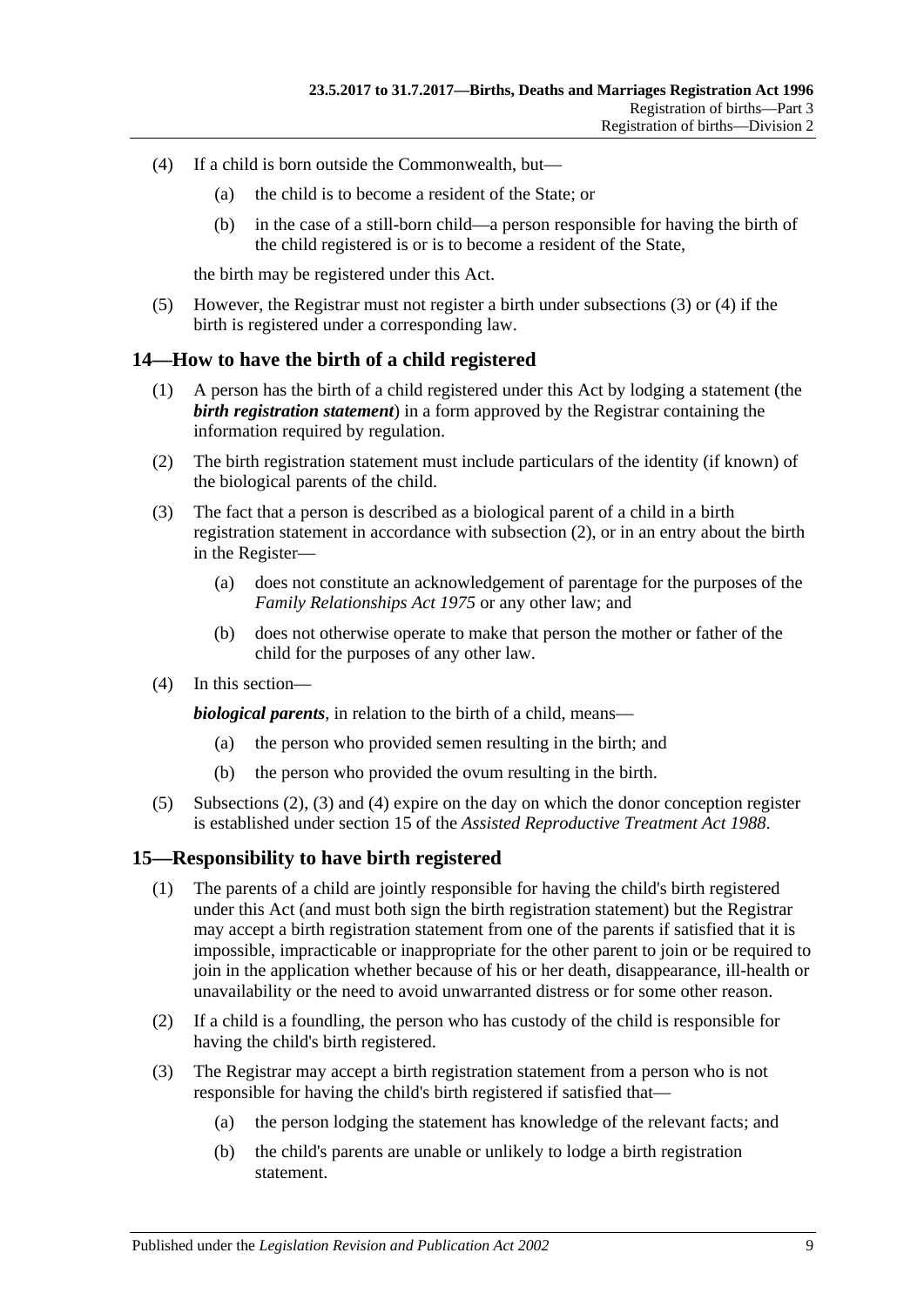## <span id="page-9-0"></span>**16—Obligation to have birth registered**

(1) A person responsible for having the birth of a child registered must ensure that a birth registration statement is lodged with the Registrar within 60 days after the date of the birth.

Maximum penalty: \$1 250.

(2) However, the Registrar must accept a birth registration statement even though it is lodged after the end of the 60 day period.

### <span id="page-9-1"></span>**17—Registration**

- (1) The Registrar registers a birth by making an entry about the birth in the Register including the particulars required by regulation.
- (2) However, if the particulars available to the Registrar are incomplete the Registrar may register a birth on the basis of incomplete particulars.

## <span id="page-9-2"></span>**Division 3—Alteration of details of birth registration**

### <span id="page-9-3"></span>**18—Alteration of details of parentage after registration of birth**

- (1) The Registrar may include registrable information about a child's parents in the Register after registration of the child's birth if—
	- (a) the father and mother of the child make a joint application for the addition of the information; or
	- (b) one parent of the child makes an application for the addition of the information and the other parent cannot join in the application because he or she is dead or cannot be found, or for some other reason.
- (2) The Registrar must include or correct registrable information about a child's parents in the Register after registration of the child's birth if a court (whether of this or any other State or the Commonwealth) directs the inclusion or correction of the information in the Register or the Registrar is advised of a finding by a court that a particular person is a parent of the child.
- (3) An application to the Registrar for the inclusion of registrable information in the Register—
	- (a) must be made in writing; and
	- (b) must include the information required by the Registrar; and
	- (c) must, if the Registrar requires verification of the information contained in the application, be accompanied by a statutory declaration verifying the information contained in the application and other evidence the Registrar may require.

# <span id="page-9-4"></span>**Division 4—Court orders relating to registration of birth**

#### <span id="page-9-5"></span>**19—Application to Court**

The Court may, on application by an interested person or on its own initiative, order—

(a) the registration under this Act of a birth that has occurred in the State; or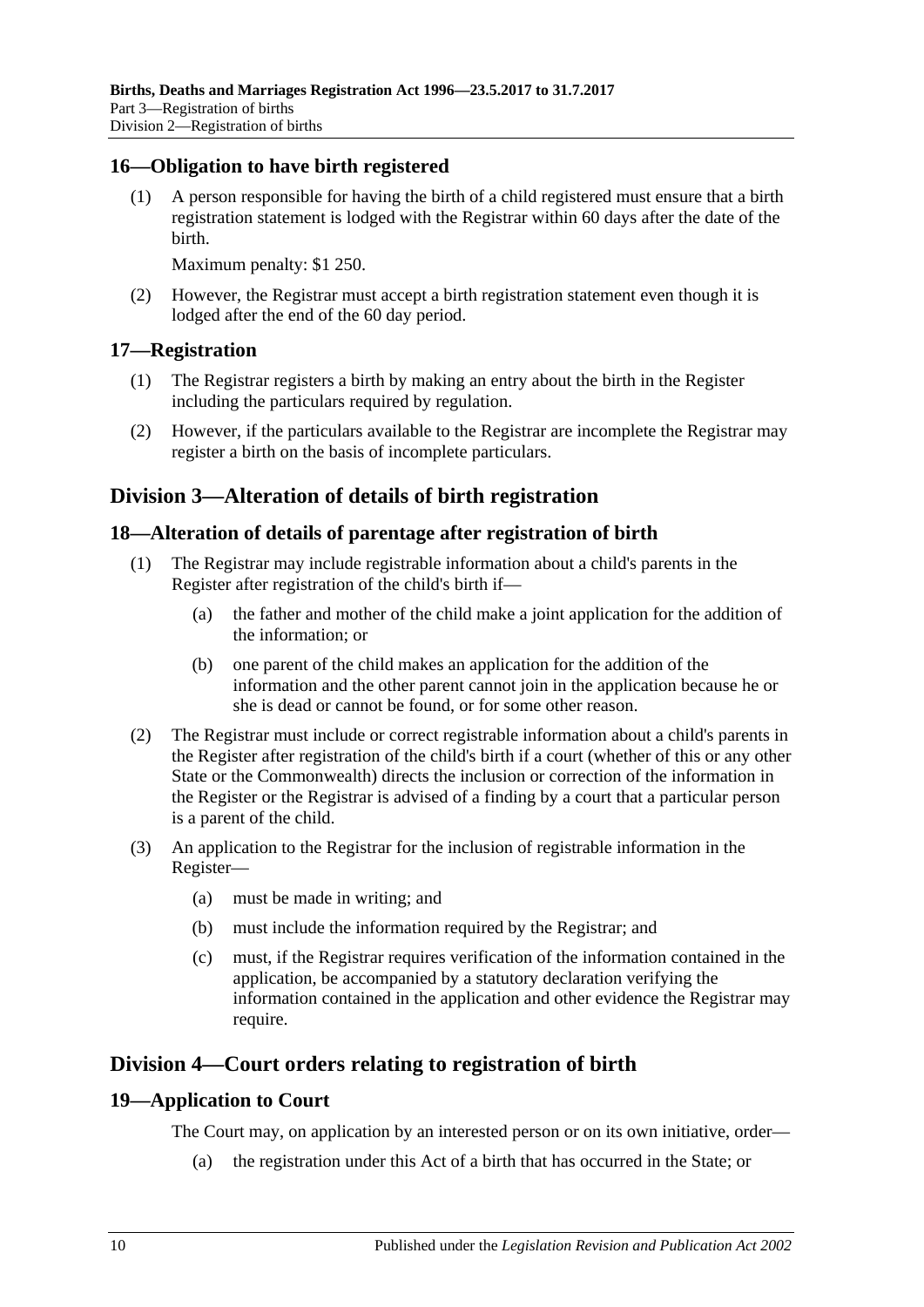(b) the inclusion or correction of registrable information about a birth or a child's parents in the Register.

# <span id="page-10-0"></span>**20—Power to direct registration of birth etc**

If a court finds—

- (a) that the birth of a person is not registered as required under this Act or a corresponding law; or
- (b) that the registrable information contained in an entry about a birth in the Register under this Act or a corresponding law is incomplete or incorrect,

the court may direct registration of the birth, or the inclusion or correction of registrable information in the Register under this Act or the corresponding law (as the case may require).

# <span id="page-10-1"></span>**Division 5—Child's name**

## <span id="page-10-2"></span>**21—Name of child**

- (1) Subject to this section, the birth registration statement must state the name of the child.
- (2) The name is a matter of choice for the person or persons lodging the statement<sup>1</sup>, but the Registrar may assign a name to a child if—
	- (a) the name stated in the birth registration statement is a prohibited name; or
	- (b) the birth registration statement is lodged by both parents of the child and they satisfy the Registrar that they are unable to agree on the child's name.
- (3) A birth registration statement relating to a still-born child need not state the name of the child.

#### **Note—**

1 For example, there is no requirement that the name be made up of both a surname and a given name or given names.

## <span id="page-10-4"></span><span id="page-10-3"></span>**22—Dispute about child's name**

- (1) If there is a dispute between parents about a child's name, either parent may apply to the Court for a resolution of the dispute.
- (2) On an application under [subsection](#page-10-4) (1), the Court may—
	- (a) resolve the dispute about the child's name as the Court considers appropriate; and
	- (b) order the Registrar to register the child's name in a form specified in the order.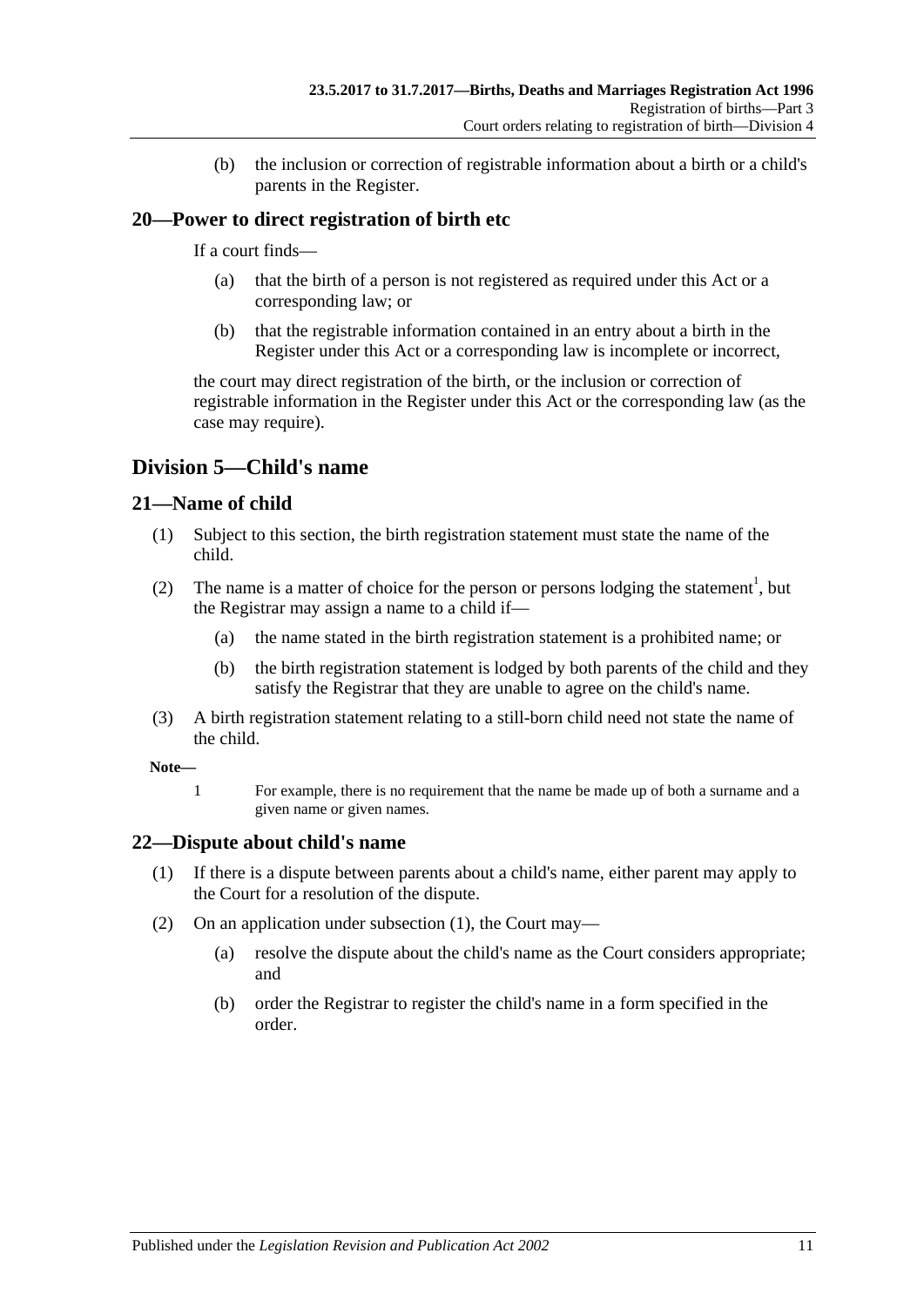# <span id="page-11-0"></span>**Division 6—Surrogacy orders**

### <span id="page-11-6"></span><span id="page-11-1"></span>**22A—Surrogacy orders**

- (1) On receipt of a notice under section 10HD of the *[Family Relationships Act](http://www.legislation.sa.gov.au/index.aspx?action=legref&type=act&legtitle=Family%20Relationships%20Act%201975) 1975* in relation to the making or discharge of a surrogacy order about a child whose birth is registered in this State, the particulars provided in the notice must be registered by the Registrar in relation to the registration of the child's birth and the child's name.
- (2) Without limiting [subsection](#page-11-6) (1), the Registrar must, in relation to the Register, make such entries and alterations as are necessary to give effect to the operation of section 10HB(13) or 10HC(10) (as the case requires) of the *[Family Relationships](http://www.legislation.sa.gov.au/index.aspx?action=legref&type=act&legtitle=Family%20Relationships%20Act%201975)  Act [1975](http://www.legislation.sa.gov.au/index.aspx?action=legref&type=act&legtitle=Family%20Relationships%20Act%201975)*.
- (3) Subject to [subsection](#page-11-7) (4), a certificate issued by the Registrar after the registration of the particulars provided in a notice under section 10HD of the *[Family Relationships](http://www.legislation.sa.gov.au/index.aspx?action=legref&type=act&legtitle=Family%20Relationships%20Act%201975)  Act [1975](http://www.legislation.sa.gov.au/index.aspx?action=legref&type=act&legtitle=Family%20Relationships%20Act%201975)*—
	- (a) must only disclose and certify up-to-date particulars contained in an entry; and
	- (b) must not provide any information disclosing a change in a parent or parents of the relevant child, or a change in the name of the child (including by disclosing the name of, or information about, any birth parent who is no longer considered as a parent of the child).
- <span id="page-11-7"></span>(4) A person—
	- (a) who is the subject of a surrogacy order and who has attained the age of 18 years; or
	- (b) who is a party to the surrogacy agreement that gave rise to a surrogacy order,

is entitled to a certificate certifying all relevant entries in the Register.

(5) On the receipt of a notice under section 10HD of the *[Family Relationships Act](http://www.legislation.sa.gov.au/index.aspx?action=legref&type=act&legtitle=Family%20Relationships%20Act%201975) 1975* in relation to the making or discharge of a surrogacy order about a child whose birth is registered in another State, the Registrar must send a copy of the notice to the relevant registering authority.

# <span id="page-11-3"></span><span id="page-11-2"></span>**Part 4—Change of name**

# **Division 1—General requirements for change of name**

## <span id="page-11-4"></span>**23—Change of name by registration**

A person's name may be changed by registration of the change under this Part.

## <span id="page-11-8"></span><span id="page-11-5"></span>**24—Application to register change of adult's name**

- (1) Subject to this Part, an adult person may apply to the Registrar, in a form approved by the Registrar, for registration of a change of the person's name if—
	- (a) the person's birth is registered in the State; or
	- $(b)$  —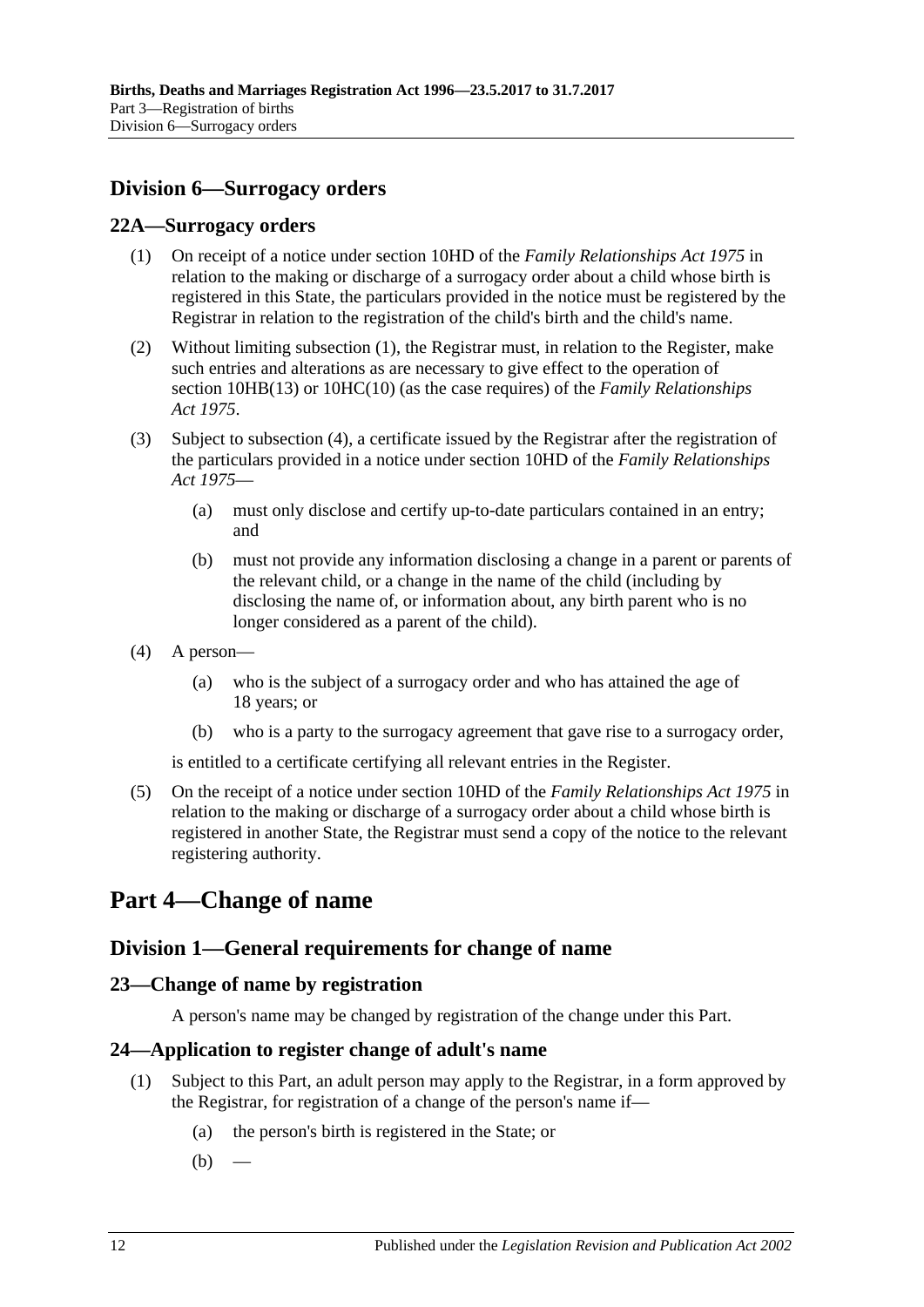- (i) the person was born outside Australia; and
- (ii) the person's birth is not registered in another State or Territory; and
- (iii) the person has been resident in the State for at least 12 consecutive months immediately before the date of the application.
- <span id="page-12-1"></span>(2) The Registrar may waive the requirement under [subsection](#page-12-1) (1)(b)(iii) if the Registrar is satisfied that the change of name—
	- (a) is sought for the purpose of the protection of the applicant or a child of the applicant; or
	- (b) is related to a marriage or divorce of the applicant.
- (3) An application under [subsection](#page-11-8) (1) must contain a declaration by the person indicating whether he or she is, at the time of the making of the application—
	- (a) a restricted person as defined in [section](#page-14-1) 29B; or
	- (b) a registrable offender within the meaning of the *[Child Sex Offenders](http://www.legislation.sa.gov.au/index.aspx?action=legref&type=act&legtitle=Child%20Sex%20Offenders%20Registration%20Act%202006)  [Registration Act](http://www.legislation.sa.gov.au/index.aspx?action=legref&type=act&legtitle=Child%20Sex%20Offenders%20Registration%20Act%202006) 2006*.

#### <span id="page-12-0"></span>**25—Application to register change of child's name**

- (1) The parents of a child may apply to the Registrar, in a form approved by the Registrar, for registration of a change of the child's name if—
	- (a) the child's birth is registered in the State; or
	- $(b)$ 
		- (i) the child was born outside Australia; and
		- (ii) the child's birth is not registered in another State or Territory; and
		- (iii) the child has been resident in the State for at least 12 consecutive months immediately before the date of the application.
- <span id="page-12-2"></span>(1a) The Registrar may waive the requirement under [subsection](#page-12-2)  $(1)(b)(iii)$  if the Registrar is satisfied that the change of name—
	- (a) is sought for the purpose of the protection of the child or the applicants; or
	- (b) the applicants have legally married and wish the child to change to the married name of both applicants.
- (1b) The requirement under [subsection](#page-12-2)  $(1)(b)(iii)$  does not apply if the Court has approved the proposed change of a child's name under [subsection](#page-12-3)  $(2)(c)$ .
- (2) An application for registration of a change of a child's name may be made by one parent if—
	- (a) the applicant is the sole parent named in the registration of the child's birth under this Act or any other law; or
	- (b) there is no other surviving parent of the child; or
	- (c) the Court approves the proposed change of name.
- <span id="page-12-3"></span>(3) The Court may, on application by a child's parent, approve a proposed change of name for the child if satisfied that the change is in the child's best interests.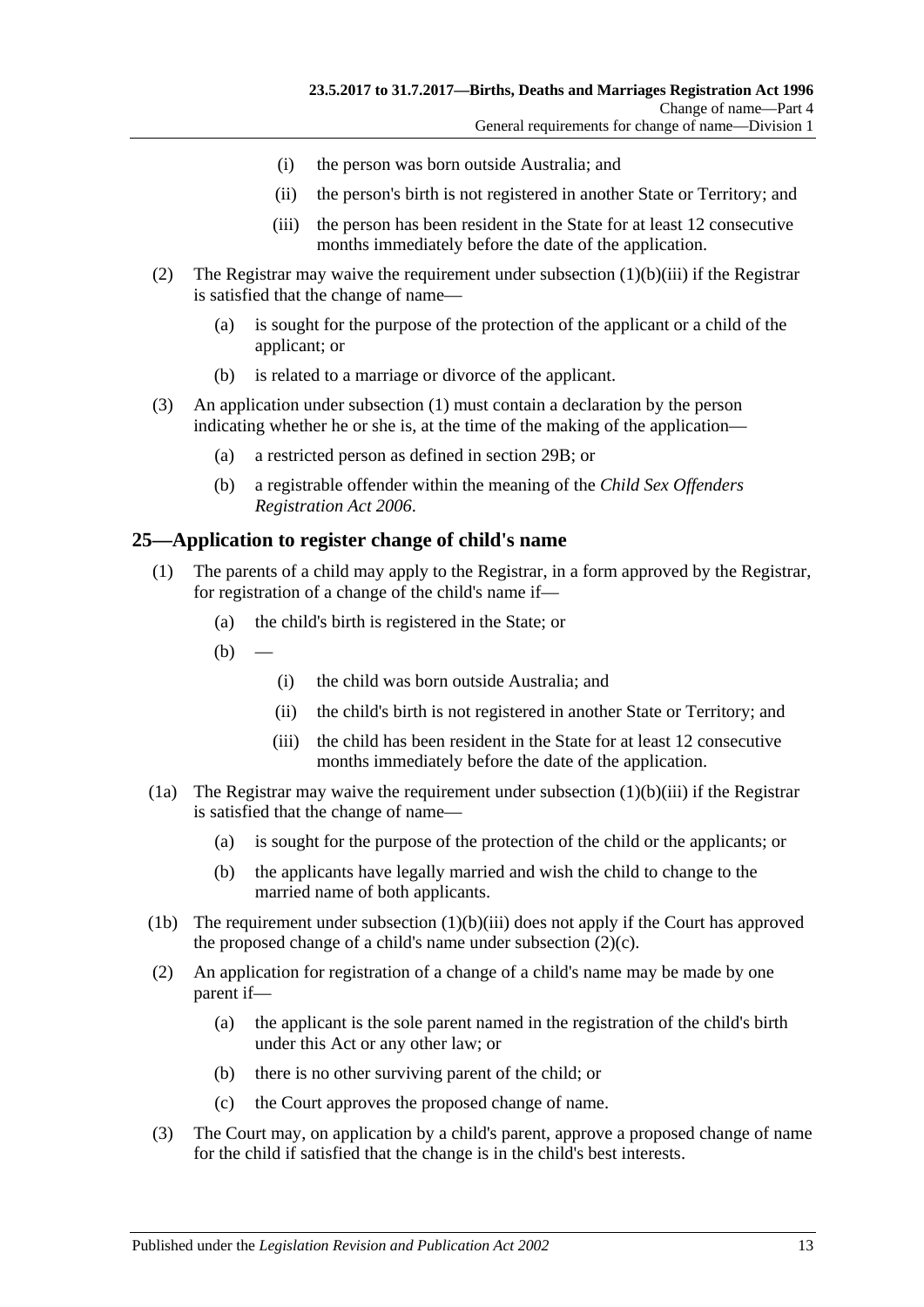(4) If the parents of a child are dead, cannot be found, or for some other reason cannot exercise their parental responsibilities to a child, the child's guardian may apply for registration of a change of the child's name.

## <span id="page-13-0"></span>**26—Child's consent to change of name**

A change of a child's name must not be registered unless—

- (a) the child consents to the change of name; or
- (b) the child is unable to understand the meaning and implications of the change of name.

## <span id="page-13-1"></span>**27—Registration of change of name**

- (1) Before registering a change of name under this Part, the Registrar may require the applicant to provide evidence to establish to the Registrar's satisfaction—
	- (a) the identity and age of the person whose name is to be changed; and
	- (b) that the change of name is not sought for a fraudulent or other improper purpose; and
	- (c) if the person whose name is to be changed is a child—that the child consents to the change of name or is unable to understand the meaning and implications of the change of name.
- (2) If the Registrar is satisfied that the name of a person whose birth is registered in the State has been changed under another law or by order of a court, the change of name may be registered under this Act.
- (3) The Registrar may refuse to register a change of name if, as a result of the change, the name would become a prohibited name.

## <span id="page-13-2"></span>**28—Entries to be made in the Register**

- (1) The Registrar registers a change of name by making an entry about the change of name in the Register including the particulars required by regulation.
- <span id="page-13-5"></span>(2) If the applicant for registration of the change of name asks the Registrar to arrange for noting the change of name in the particulars of the person's birth, and the person's birth is registered under this Act or a corresponding law, the Registrar must—
	- (a) if the birth is registered under this Act—note the change of name in the entry relating to the birth; or
	- (b) if the birth is registered under a corresponding law—notify the relevant registering authority of the change of name.
- (3) If the change of name is noted in the Register under [subsection](#page-13-5) (2), a birth certificate issued by the Registrar for the person must show the person's name as changed under this Part.

## <span id="page-13-3"></span>**29—Change of name may still be established by repute or usage**

This Part does not prevent a change of name by repute or usage.

#### <span id="page-13-4"></span>**29A—Saving provision—surrogacy arrangements**

This Part does not limit the operation of [Division 6](#page-11-0) of [Part 3.](#page-7-0)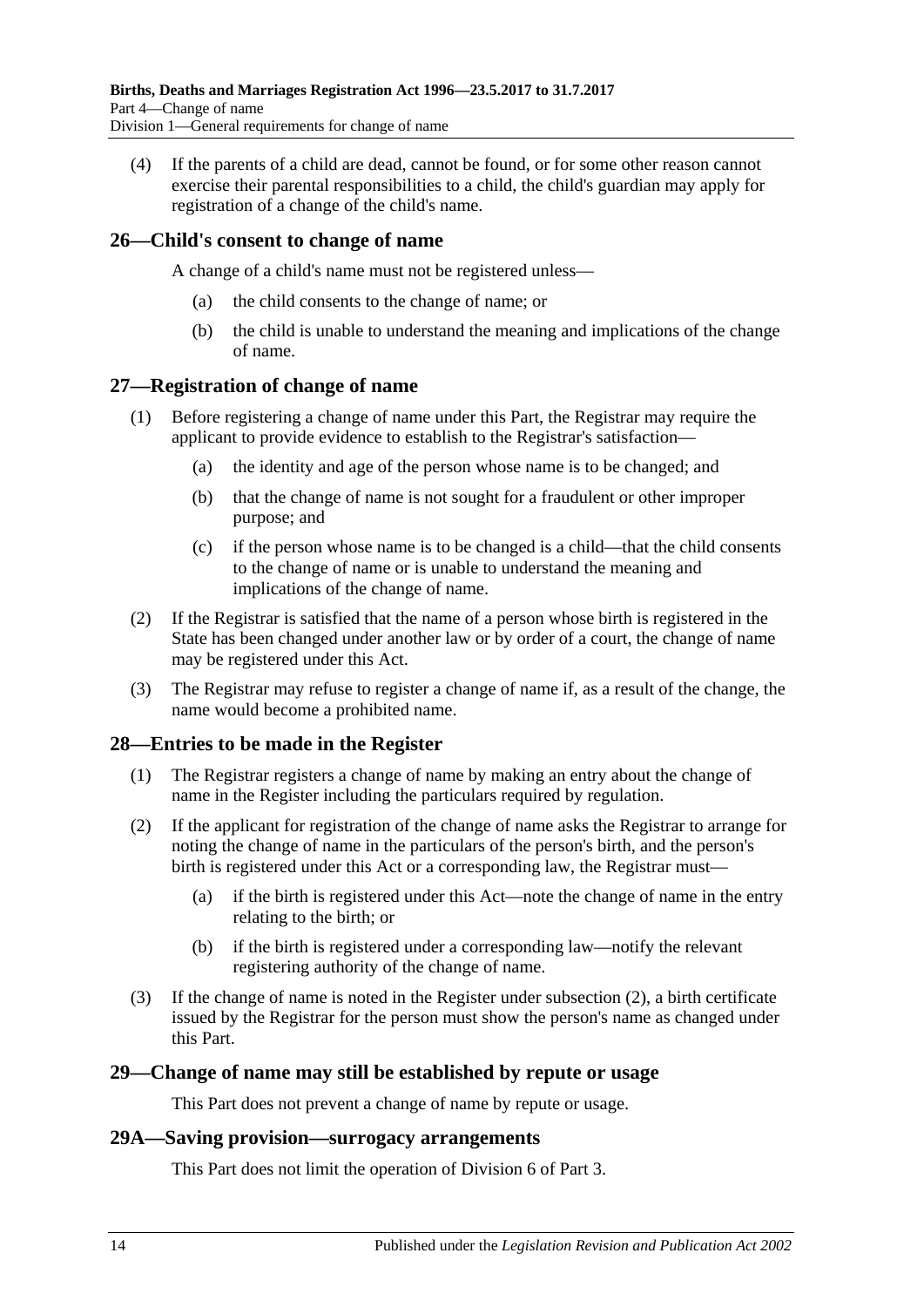# <span id="page-14-0"></span>**Division 2—Requirements for change of name of restricted persons**

## <span id="page-14-1"></span>**29B—Interpretation**

#### In this Division—

*domestic partner* means a person who is a domestic partner within the meaning of the *[Family Relationships Act](http://www.legislation.sa.gov.au/index.aspx?action=legref&type=act&legtitle=Family%20Relationships%20Act%201975) 1975*, whether declared as such under that Act or not;

*immediate family* of a person means any 1 or more of the following:

- (a) a spouse or domestic partner;
- (b) a parent (including a person who stands in the position, and undertakes the responsibilities, of a parent);
- (c) a grandparent;
- (d) a child (including an adult child);
- (e) a grandchild (including an adult grandchild);
- (f) a brother or sister;

#### *restricted person* means—

- (a) a prisoner; or
- (b) a prisoner released on parole or home detention under the *[Correctional](http://www.legislation.sa.gov.au/index.aspx?action=legref&type=act&legtitle=Correctional%20Services%20Act%201982)  [Services Act](http://www.legislation.sa.gov.au/index.aspx?action=legref&type=act&legtitle=Correctional%20Services%20Act%201982) 1982*; or
- (c) a person subject to an extended supervision order under the *[Criminal Law](http://www.legislation.sa.gov.au/index.aspx?action=legref&type=act&legtitle=Criminal%20Law%20(High%20Risk%20Offenders)%20Act%202015)  [\(High Risk Offenders\) Act](http://www.legislation.sa.gov.au/index.aspx?action=legref&type=act&legtitle=Criminal%20Law%20(High%20Risk%20Offenders)%20Act%202015) 2015*; or
- (d) a person released on licence under section 24 of the *[Criminal Law](http://www.legislation.sa.gov.au/index.aspx?action=legref&type=act&legtitle=Criminal%20Law%20(Sentencing)%20Act%201988)  [\(Sentencing\) Act](http://www.legislation.sa.gov.au/index.aspx?action=legref&type=act&legtitle=Criminal%20Law%20(Sentencing)%20Act%201988) 1988*; or
- (e) a person or a class of persons declared by the regulations to be a restricted person;

*prisoner* has the same meaning as in the *[Correctional Services Act](http://www.legislation.sa.gov.au/index.aspx?action=legref&type=act&legtitle=Correctional%20Services%20Act%201982) 1982*;

*spouse*—a person is the spouse of another if they are legally married;

#### *supervising authority* means—

- (a) the person holding or acting in the position of Chief Executive of the administrative unit of the Public Service that is, under a Minister, responsible for the administration of the *[Correctional Services Act](http://www.legislation.sa.gov.au/index.aspx?action=legref&type=act&legtitle=Correctional%20Services%20Act%201982) 1982*; or
- (b) a person declared by the regulations to be a supervising authority in respect of a restricted person or a class of restricted person.

## <span id="page-14-2"></span>**29C—Application of Division**

(1) The requirements and restrictions in this Division are in addition to the requirements and restrictions contained in [Division 1.](#page-11-3)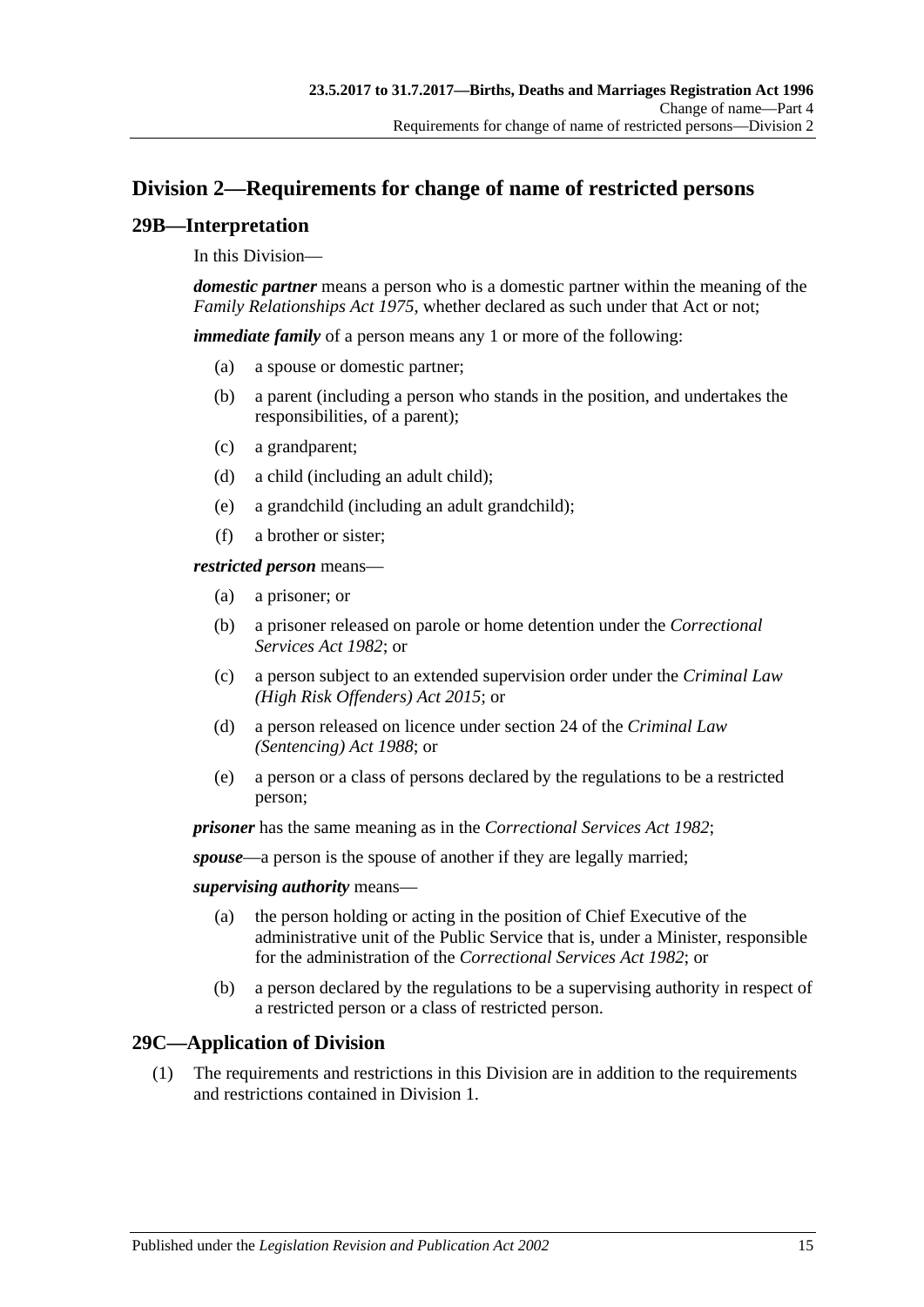(2) This Division does not apply to a change of name of a restricted person who is a registrable offender within the meaning of the *[Child Sex Offenders Registration](http://www.legislation.sa.gov.au/index.aspx?action=legref&type=act&legtitle=Child%20Sex%20Offenders%20Registration%20Act%202006)  Act [2006](http://www.legislation.sa.gov.au/index.aspx?action=legref&type=act&legtitle=Child%20Sex%20Offenders%20Registration%20Act%202006)*.

**Note—**

The *[Child Sex Offenders Registration Act](http://www.legislation.sa.gov.au/index.aspx?action=legref&type=act&legtitle=Child%20Sex%20Offenders%20Registration%20Act%202006) 2006* provides for the requirements in relation to changing, or applying to change, the name of a registrable offender.

### <span id="page-15-2"></span><span id="page-15-0"></span>**29D—Application for change of name by or on behalf of restricted person**

- (1) A restricted person must not—
	- (a) apply to the Registrar to register a change of his or her name under this Act; or
	- (b) apply to a registering authority to register a change of his or her name under a corresponding law,

without the written approval of the supervising authority.

Maximum penalty: \$10 000 or imprisonment for 2 years.

- <span id="page-15-3"></span>(2) A person must not, on behalf of a restricted person—
	- (a) apply to the Registrar to register a change of his or her name under this Act; or
	- (b) apply to a registering authority to register a change of his or her name under a corresponding law,

without the written approval of the supervising authority.

Maximum penalty: \$10 000 or imprisonment for 2 years.

(3) If a court convicts a person of an offence under [subsection \(1\)](#page-15-2) or [\(2\),](#page-15-3) the court may, on application by the prosecution, declare a change of name registered in relation to the person to be void and the Registrar must, on being notified of that declaration, correct the Register.

## <span id="page-15-1"></span>**29E—Approval by supervising authority for change of name of restricted person**

- <span id="page-15-4"></span>(1) The supervising authority may approve the making of an application to the Registrar or a registering authority for registration for a change of name of a restricted person.
- (2) In determining whether to grant an approval under [subsection](#page-15-4) (1), the supervising authority must have regard to the following:
	- (a) the safety of the restricted person and other persons;
	- (b) the rehabilitation, care or treatment of the restricted person;
	- (c) whether the proposed change of name—
		- (i) could be used to further an unlawful activity or purpose; or
		- (ii) could be used to evade or hinder the supervision of the restricted person; or
		- (iii) could be considered offensive to a victim of crime or the immediate family of a deceased victim of crime.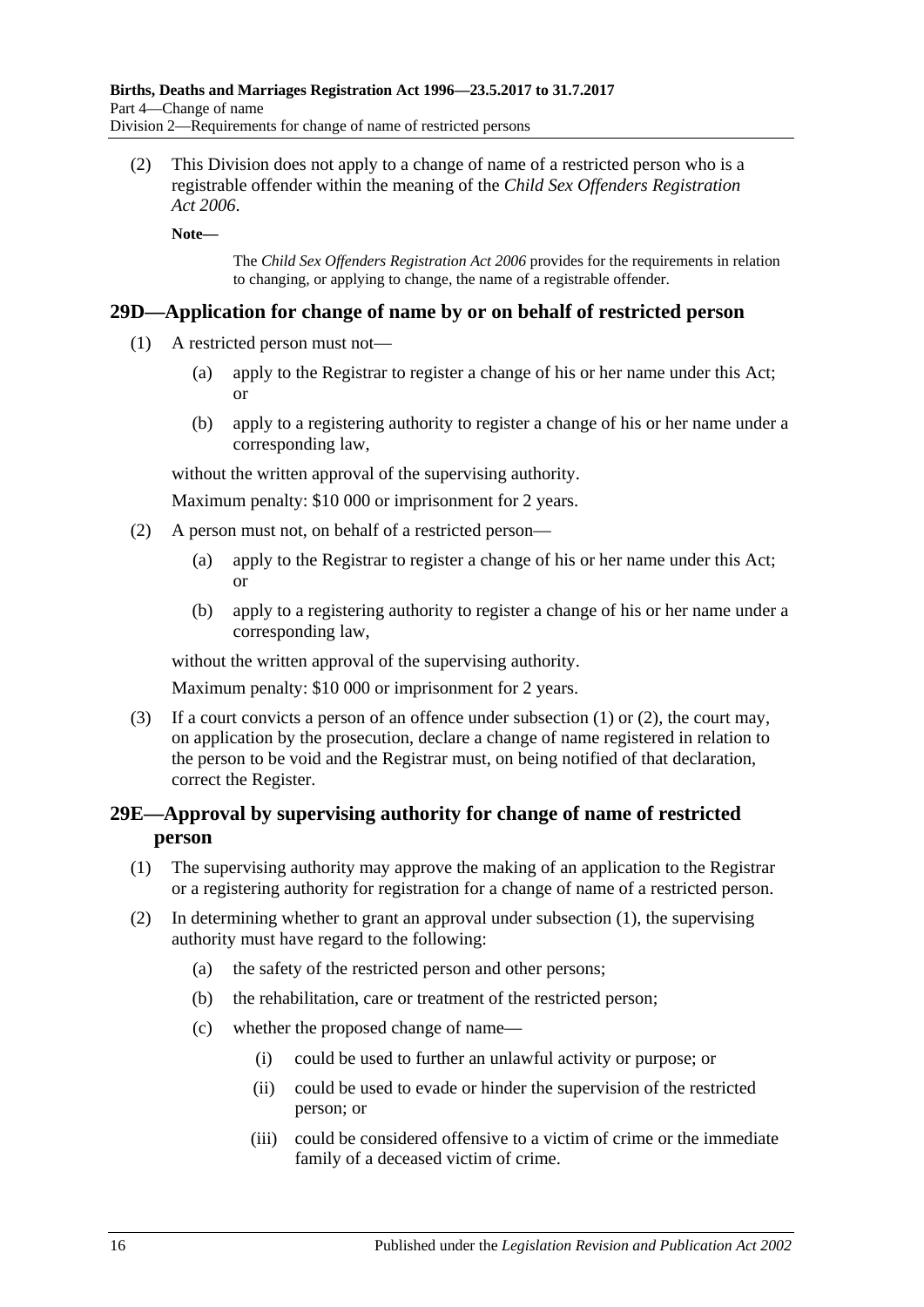- (3) The supervising authority must not approve the making of an application to the Registrar or a registering authority for registration of a change of name of a restricted person unless the supervising authority is satisfied that the change is necessary or reasonable.
- (4) The supervising authority must, on approving the making of an application under [subsection](#page-15-4) (1)—
	- (a) as soon as practicable, give written notice of the approval to the person who intends to make the application; and
	- (b) give a copy of the written notice of approval to the Registrar or the registering authority (as the case requires).
- <span id="page-16-2"></span>(5) The supervising authority may, by instrument in writing, delegate to a person (including a person for the time being holding or acting in a particular position) a function or power of the supervising authority under this section.
- (6) A delegation under [subsection](#page-16-2) (5)—
	- (a) may be unconditional or subject to conditions specified by the delegator; and
	- (b) does not derogate from the power of the delegator to act personally in any matter; and
	- (c) may be further delegated; and
	- (d) is revocable at will by the delegator.

## <span id="page-16-0"></span>**29F—Additional requirements for registration of change of name of restricted person**

- (1) The Registrar must not register a change of name of a restricted person unless the Registrar has received a copy of the notice of approval of the supervising authority to the application for registration of a change of name.
- (2) The Registrar must notify the supervising authority of a change of name of a restricted person.
- (3) The Registrar may correct the Register if a change of name of a person has been registered in contravention of this Division.

#### <span id="page-16-1"></span>**29G—Information exchange between Registrar and supervising authority**

- (1) The Registrar and the supervising authority may enter into an arrangement for the provision or exchange of information for the purposes of this Division.
- (2) Information may be provided or exchanged in accordance with an arrangement under this section despite any other Act or law.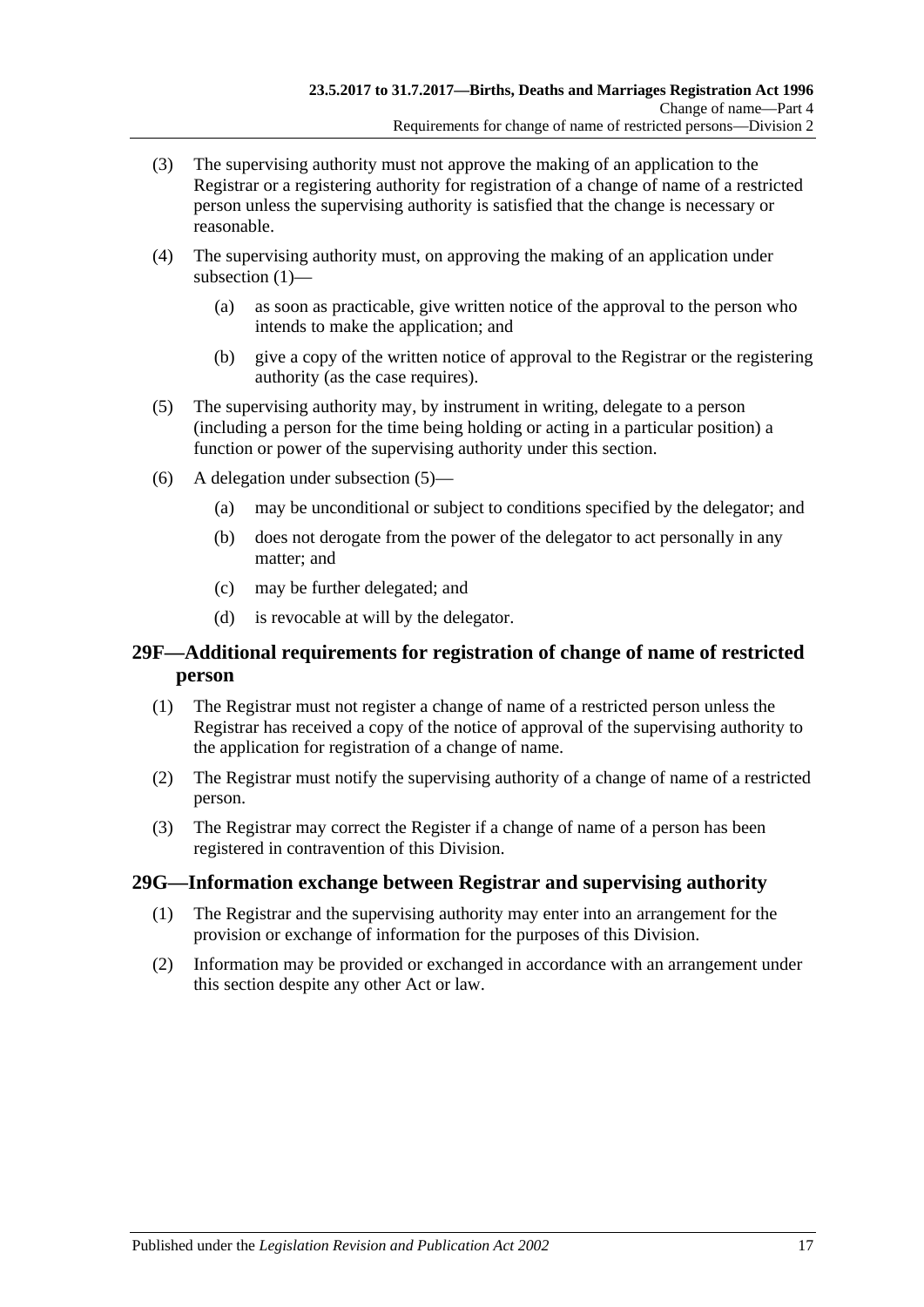# <span id="page-17-0"></span>**Part 4A—Change of sex or gender identity**

# <span id="page-17-1"></span>**Division 1—Preliminary**

# <span id="page-17-2"></span>**29H—Preliminary**

(1) In this Part—

*clinical treatment*—clinical treatment need not involve invasive medical treatment (and may include or be constituted by counselling);

*designated certificate* means a certificate relating to the recognition of sex or gender identity issued under the law of another jurisdiction and recognised by the Registrar for the purposes of this Part;

*identity acknowledgement certificate* means a certificate issued under [section](#page-21-0) 29Q;

*medical practitioner* means a person registered under the *Health Practitioner Regulation National Law* to practise in the medical profession (other than as a student);

*prescribed notification* means a notification issued by another registering authority and recognised by the Registrar for the purposes of this Part;

*psychologist* means a person registered under the *Health Practitioner Regulation National Law* to practise in the psychology profession (other than as a student).

- (2) For the purposes of this Part, a reference to a change of a person's sex or gender identity includes, in the case of a person whose sex or gender identity has not been determined, a reference to the determination of the person's sex or gender identity.
- (3) For the purposes of this Part, clinical treatment constituted by counselling only cannot be regarded as a *sufficient amount of appropriate clinical treatment* unless the period of the counselling is equal to or greater than the prescribed period.

# <span id="page-17-3"></span>**Division 2—Applicants born in South Australia**

## <span id="page-17-4"></span>**29I—Application to change sex or gender identity**

- (1) Subject to this Part, a person of or above the age of 18 years whose birth is registered in the State may apply to the Registrar, in a form approved by the Registrar, for registration of a change of the person's sex or gender identity.
- (2) An application under this section must—
	- (a) specify a sex or gender identity of a kind recognised by the regulations that the person is seeking to have registered; and
	- (b) include the material required under [section](#page-18-0) 29K.
- (3) An application may be made under this section even if the person is married.

# <span id="page-17-6"></span><span id="page-17-5"></span>**29J—Application to change child's sex or gender identity**

(1) Subject to this Part, a child under the age of 18 years, or a parent or guardian of a child under the age of 18 years, may apply to the Registrar, in a form approved by the Registrar, for registration of a change of the child's sex or gender identity.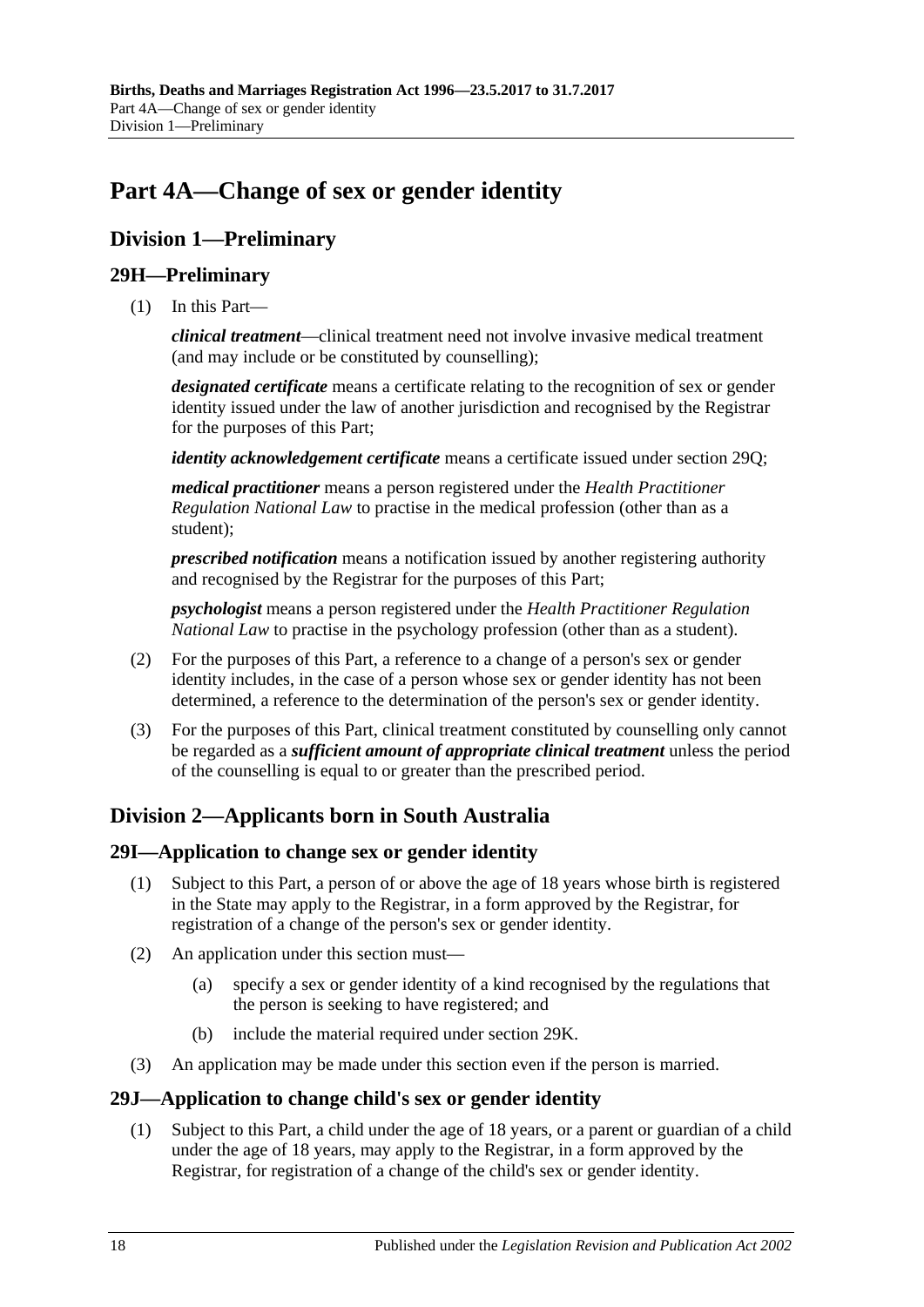- (2) However, an application under [subsection](#page-17-6) (1) may only be made if—
	- (a) the child's birth is registered in the State; and
	- (b) the Court approves the making of the application.
- <span id="page-18-1"></span>(3) An application under [subsection](#page-17-6) (1) must—
	- (a) specify a sex or gender identity of a kind recognised by the regulations that the person is seeking to have registered; and
	- (b) include the material required under [section](#page-18-0) 29K.
- (4) The Court may, on application by the person who made the application under [subsection](#page-17-6) (1), grant an approval for the purposes of [subsection](#page-18-1)  $(2)(b)$  if the Court is satisfied that it is in the best interests of the child that the approval be granted.
- (5) In determining whether or not to grant an approval, the Court must take into account—
	- (a) whether the child understands the meaning and implications of the making of an application to the Registrar; and
	- (b) whether the child has the capacity to consent to the application and, if so, the child's position in relation to the making of the application; and
	- (c) whether the child has undertaken a sufficient amount of appropriate clinical treatment in relation to the child's sex or gender identity; and
	- (d) whether a designated certificate or a prescribed notification has been provided.
- (6) In proceedings under this section, the Court is not bound by the rules of evidence, but may inform itself as the Court thinks fit.
- (7) A child is to be taken to have the capacity to make an application under this section.

#### <span id="page-18-2"></span><span id="page-18-0"></span>**29K—Material supporting application**

An application under this Division must be accompanied by—

- (a) a statement by a medical practitioner or psychologist certifying that the person has undertaken a sufficient amount of appropriate clinical treatment in relation to the person's sex or gender identity (including in the case of a person whose sex or gender identity has now become determinate); or
- (b) in the case of an applicant in relation to whom a designated certificate or a prescribed notification has been issued—
	- (i) a copy of the designated certificate or prescribed notification (as the case may be); and
	- (ii) a statement—
		- (A) of a kind described in [paragraph](#page-18-2) (a); or
		- (B) by a medical practitioner or psychologist certifying that the person has undertaken a sufficient amount of appropriate clinical treatment in the jurisdiction that issued the designated certificate or prescribed notification.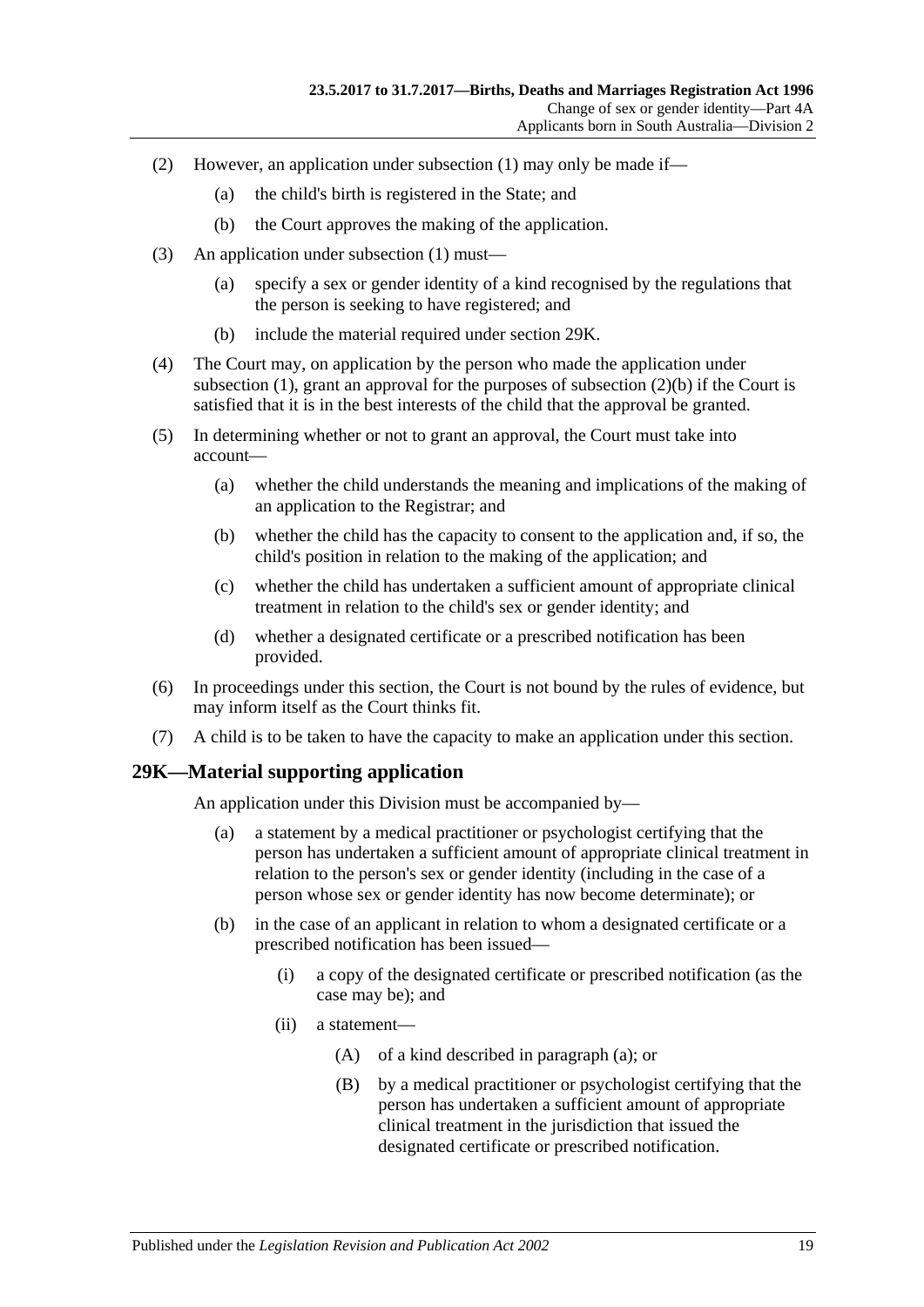## <span id="page-19-0"></span>**29L—Change of sex or gender identity**

If, on an application under this Division, the Registrar is satisfied that the applicant has undertaken a sufficient amount of appropriate clinical treatment in relation to their sex or gender identity, the Registrar may make an entry about the change of the person's sex or gender identity in the Register, including the particulars required by regulation.

## <span id="page-19-1"></span>**29M—Special provision relating to access to Register and issue of extracts and certificates**

- (1) Subject to this section, an extract or certificate issued by the Registrar in relation to a person after the registration of a change in the person's sex or gender identity under this Part must only disclose and certify up-to-date particulars contained in the relevant entry.
- <span id="page-19-3"></span>(2) Where registration of a change in a person's sex or gender identity has occurred under this Part, the Registrar—
	- (a) must retain on the Register the particulars contained in the entry in the Register relating to the person's sex or gender identity before the registration of the change; but
	- (b) must not—
		- (i) allow access to the particulars referred to in [paragraph](#page-19-3) (a); or
		- (ii) issue an extract or certificate from the Register showing the person's sex or gender identity before the registration of the change,

unless application for access to the information or issue of the extract or certificate is made by—

- (iii) the person; or
- (iv) a child of the person; or
- (v) a person or body specified by regulation.

#### <span id="page-19-2"></span>**29N—Use of old birth certificate to deceive**

- (1) A person who—
	- (a) produces a birth certificate to someone else that shows a person's sex or gender identity before the registration of a change in the person's sex or gender identity under this Part; and
	- (b) produces the certificate with intent to deceive,

is guilty of an offence.

Maximum penalty: \$10 000 or imprisonment for 2 years.

- (2) It is not a defence to a prosecution for an offence against this section that the document in relation to which the prosecution is brought refers to the defendant.
- (3) In this section—

*birth certificate* includes—

(a) a copy of a birth certificate; and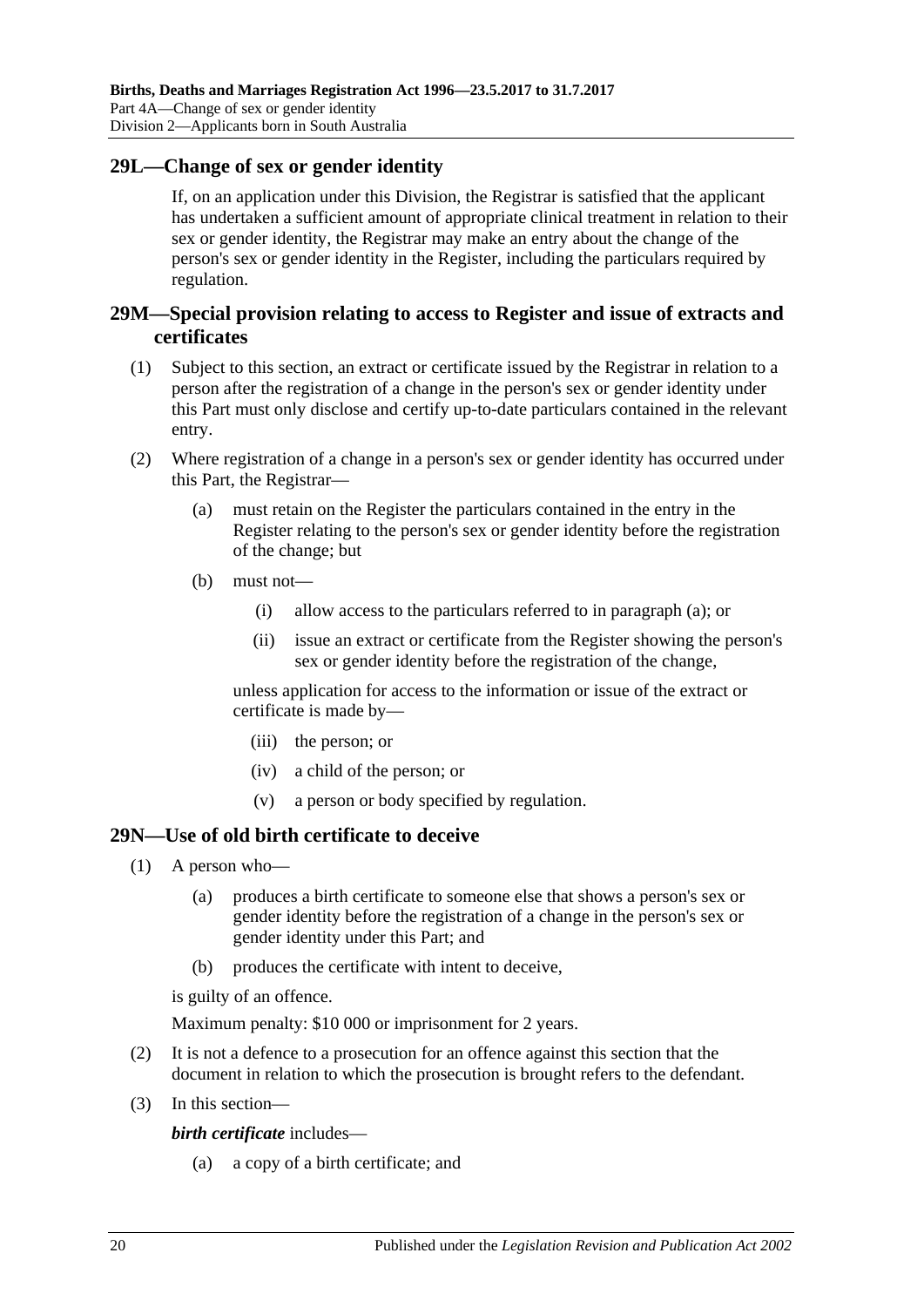(b) an extract from a birth certificate.

## <span id="page-20-0"></span>**Division 3—South Australian residents born outside Australia**

### <span id="page-20-1"></span>**29O—Application for identity acknowledgement certificate**

- (1) Subject to this Part, a person—
	- (a) who is of or above the age of 18 years; and
	- (b) who was born outside Australia; and
	- (c) whose birth is not registered in another State or Territory; and
	- (d) who has been resident in the State for at least 12 consecutive months immediately before the date of the application,

may apply to the Registrar, in a form approved by the Registrar, for an identity acknowledgement certificate.

- (2) An application under this section must—
	- (a) specify a sex or gender identity of a kind recognised by the regulations that the applicant is seeking to have specified on the identity acknowledgement certificate; and
	- (b) include a statement by a medical practitioner or psychologist certifying that the person has undertaken a sufficient amount of appropriate clinical treatment in relation to the person's gender identity.
- (3) An application may be made under this section even if the person is married.

#### <span id="page-20-3"></span><span id="page-20-2"></span>**29P—Application for identity acknowledgement certificate in respect of child**

- (1) Subject to this Part, a child under the age of 18 years, or a parent or guardian of a child under the age of 18 years, may apply to the Registrar, in a form approved by the Registrar, for an identity acknowledgement certificate.
- (2) However, an application under [subsection](#page-20-3) (1) may only be made if—
	- (a) the child was born outside Australia; and
	- (b) the child's birth is not registered in another State or Territory; and
	- (c) the child has been resident in the State for at least 12 consecutive months immediately before the date of the application; and
	- (d) the Court approves the making of the application.
- (3) An application under this section must—
	- (a) specify a sex or gender identity of a kind recognised by the regulations that the applicant is seeking to have recorded specified on the identity acknowledgement certificate; and
	- (b) include a statement by a medical practitioner or psychologist certifying that the child has undertaken a sufficient amount of appropriate clinical treatment in relation to the child's gender identity.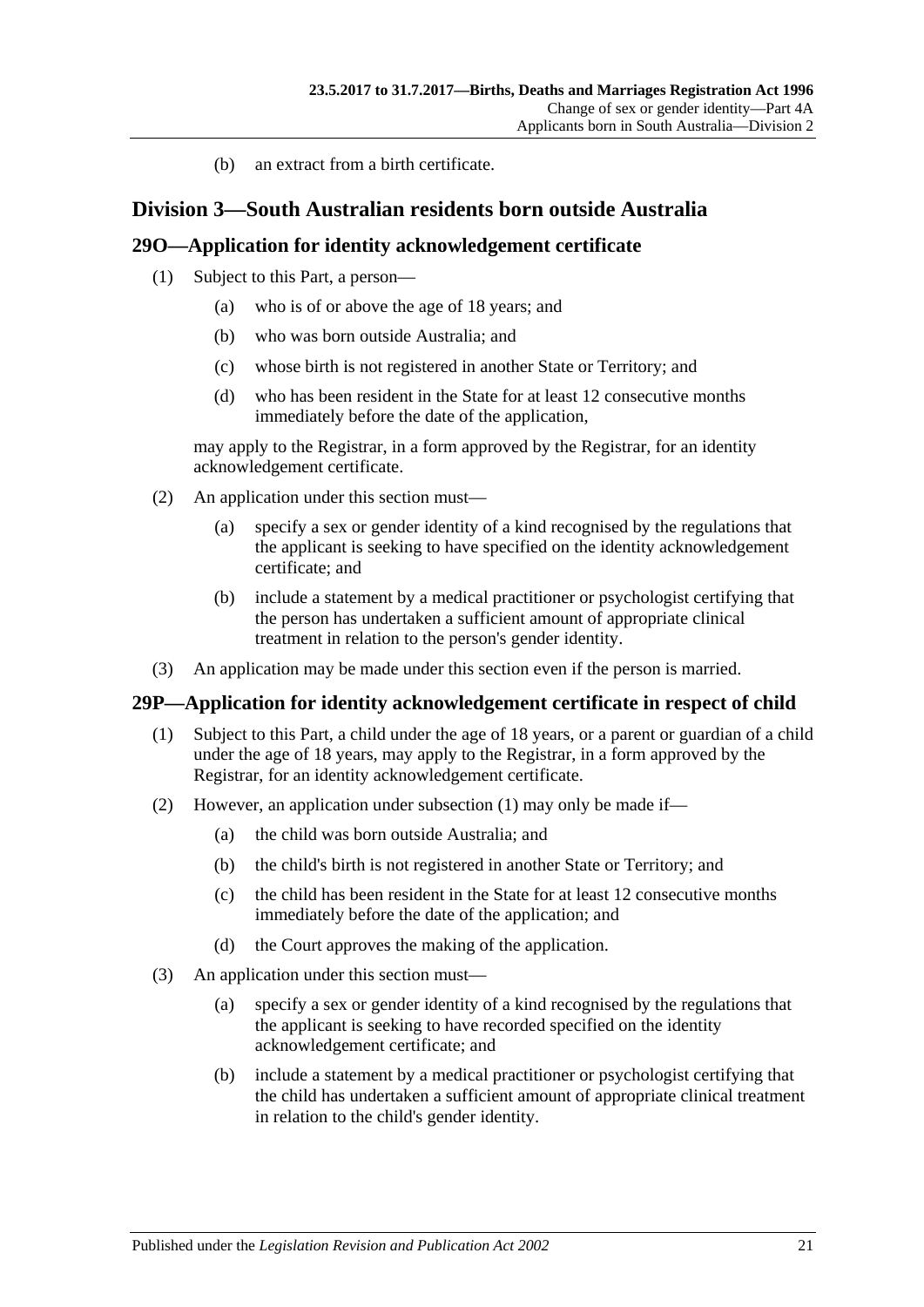- (4) The Court may, on application by the person who made the application under [subsection](#page-17-6)  $(1)$ , grant an approval for the purposes of [subsection](#page-18-1)  $(2)(b)$  if the Court is satisfied that it is in the best interests of the child that the approval be granted.
- (5) In determining whether or not to grant an approval, the Court must take into account—
	- (a) whether the child understands the meaning and implications of the making of an application to the Registrar; and
	- (b) whether the child has the capacity to consent to the application and, if so, the child's position in relation to the making of the application; and
	- (c) whether the child has undertaken a sufficient amount of appropriate clinical treatment in relation to the child's sex or gender identity.
- (6) In proceedings under this section, the Court is not bound by the rules of evidence, but may inform itself as the Court thinks fit.
- (7) A child is to be taken to have the capacity to make an application under this section.

## <span id="page-21-0"></span>**29Q—Issue of identity acknowledgement certificate**

If, on an application for an identity acknowledgement certificate, the Registrar is satisfied that the person has undertaken a sufficient amount of appropriate clinical treatment in relation to the person's sex or gender identity, the Registrar may issue a certificate that acknowledges the person's sex or gender identity.

### <span id="page-21-1"></span>**29R—Effect of identity acknowledgement certificate**

If an identity acknowledgement certificate is issued to a person under this Division, the person is of the sex or gender identity specified in the identity acknowledgement certificate.

# <span id="page-21-2"></span>**Division 4—General provisions**

## <span id="page-21-3"></span>**29S—Registrar may limit number of applications**

- (1) The Registrar may determine and publish on a website determined by the Registrar a limit on the number of applications that may be made under this Part in respect of a person.
- $(2)$  If—
	- (a) the number of applications that have been made under this Part in respect of a person is equal to or greater than the limit determined by the Registrar; and
	- (b) a further application in respect of the person is made,

the Registrar may reject the application.

- (3) A person aggrieved by a decision of the Registrar to reject an application under this section may appeal against the decision to the Court.
- (4) An appeal under this section must be made within 28 days after the person received notice of the decision of the Registrar to reject the application.
- (5) On an appeal under this section, the Court may—
	- (a) confirm the Registrar's decision; or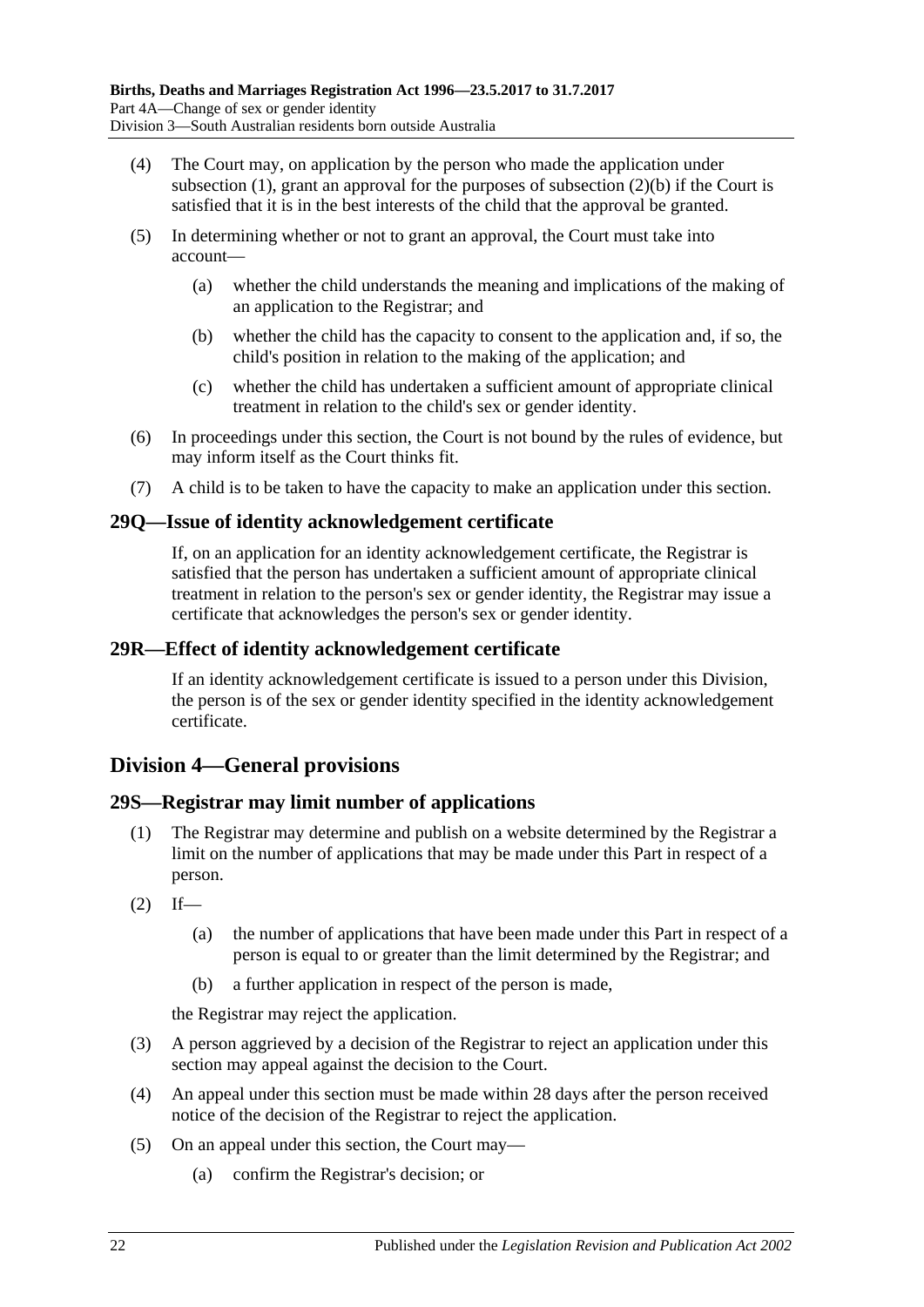(b) set aside the Registrar's decision and send the matter back to the Registrar with a direction that the application be accepted and dealt with in accordance with this Part.

# <span id="page-22-0"></span>**29T—Entitlement not affected by change of sex or gender identity**

A person who has an entitlement under a will, trust or other instrument does not lose the entitlement only because of a change in the person's sex or gender identity or the issue of an identity acknowledgement certificate under this Part, unless the will, trust or other instrument provides otherwise.

## <span id="page-22-1"></span>**29U—Change of sex or gender identity—interaction with other laws**

A person who has changed their sex or gender identity or has been issued an identity acknowledgement certificate under this Part will be taken to have satisfied a requirement under another Act or law that the person provide details of their sex if the person provides details of their sex or gender identity as changed.

# <span id="page-22-2"></span>**Part 5—Registration of marriages**

## <span id="page-22-3"></span>**30—Cases in which registration of marriage is required**

If a marriage is solemnised in the State, the marriage must be registered under this Act.

## <span id="page-22-4"></span>**31—How to have marriage registered**

A person may have a marriage registered by lodging with the Registrar a certificate of the marriage under the *Marriage Act 1961* of the Commonwealth or, if the marriage was solemnised before the commencement of that Act, the evidence of the marriage required by the Registrar<sup>1</sup>.

#### **Note—**

1 Under section 50(4) of the *Marriage Act 1961* of the Commonwealth the authorised celebrant is responsible for lodging the certificate of marriage with the Registrar.

# <span id="page-22-5"></span>**32—Registration of marriage**

A marriage may be registered by—

- (a) including the marriage certificate as part of the Register; or
- (b) including particulars of the marriage in the Register.

# <span id="page-22-6"></span>**Part 6—Registration of deaths**

# <span id="page-22-7"></span>**Division 1—Cases where registration of death is required or authorised**

## <span id="page-22-8"></span>**33—Deaths to be registered under this Act**

- (1) If a person dies in the State, the death must be registered under this Act.
- (2) If a court or coroner (whether of this or any other State or the Commonwealth) directs the registration of a death, the death must be registered under this Act.
- <span id="page-22-9"></span>(3) If a person dies in an aircraft during a flight or on a vessel during a voyage to a place of disembarkation in the State, the death may be registered under this Act.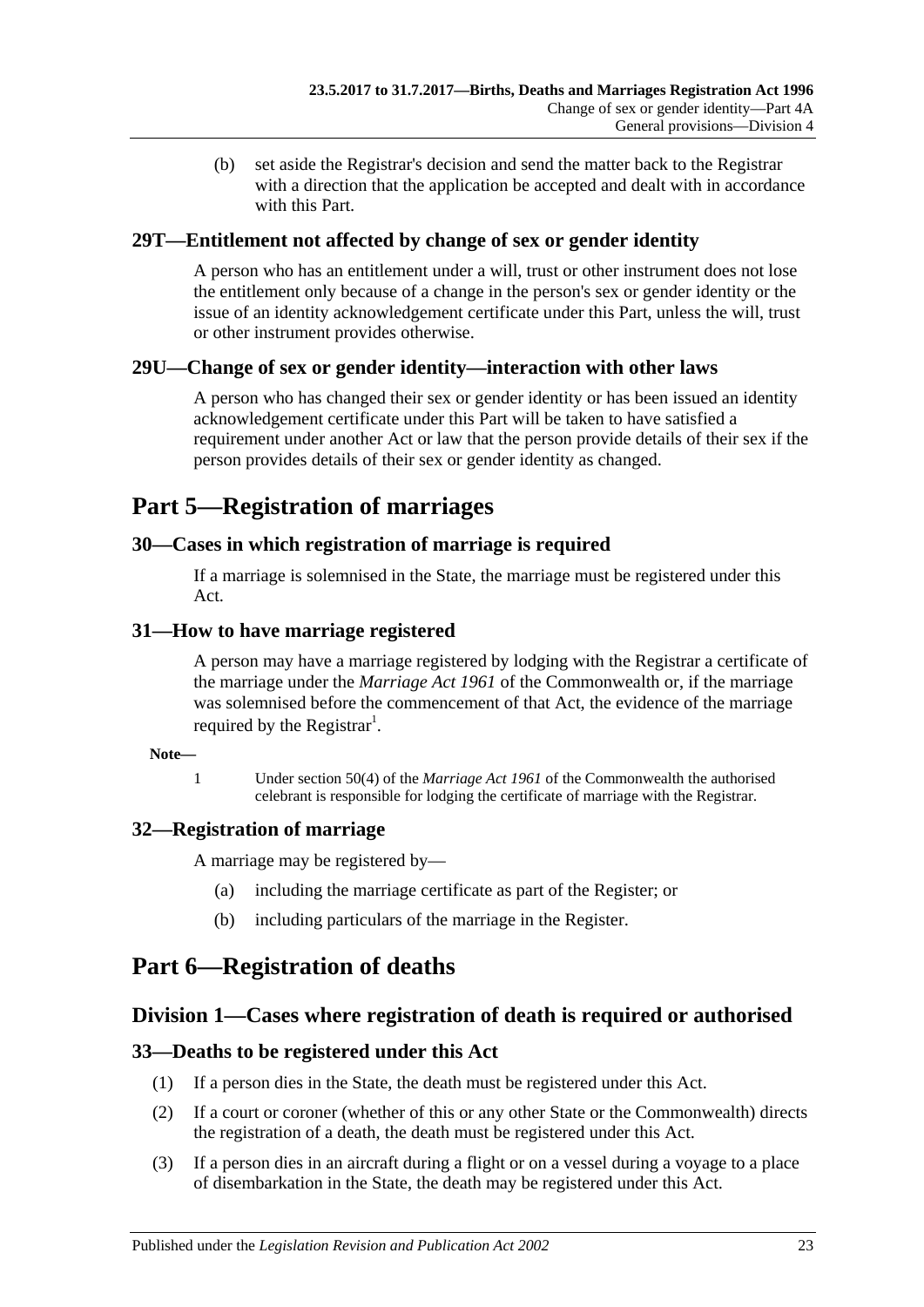- <span id="page-23-5"></span>(4) If a person who is domiciled or ordinarily resident in the State dies outside the Commonwealth, or a person dies outside the Commonwealth leaving property in the State, the death may be registered under this Act.
- (5) However, the Registrar is not obliged to register a death under [subsection](#page-22-9) (3) or [\(4\)](#page-23-5) if the death is registered under a corresponding law.
- (6) If a child is still-born, the child's death<sup>1</sup> is not to be registered under this Part.

**Note—**

1 ie the foetal death. A *child* is defined to include a still-born child.

# <span id="page-23-0"></span>**Division 2—Court orders relating to registration of death**

## <span id="page-23-1"></span>**34—Application to Court**

The Court may, on application by an interested person or on its own initiative, order—

- (a) the registration under this Act of a death that has occurred in the State; or
- (b) the inclusion or correction of registrable information about a death in the Register.

## <span id="page-23-2"></span>**35—Power to direct registration of death etc**

If a court or coroner finds—

- (a) that the death of a person is not registered as required under this Act or a corresponding law; or
- (b) that the registrable information contained in an entry about a death in the Register under this Act or a corresponding law is incomplete or incorrect,

the court or coroner may direct registration of the death or the inclusion or correction of registrable information in the Register under this Act or the corresponding law (as the case may require).

# <span id="page-23-3"></span>**Division 3—Notification of deaths**

#### <span id="page-23-4"></span>**36—Notification of deaths by doctors**

(1) A doctor who was responsible for a person's medical care immediately before death, or who examines the body of a deceased person after death, must, within 48 hours after the death, give written notice of the death to the Registrar, including the particulars required by regulation.

Maximum penalty: \$1 250.

- (2) However, a doctor—
	- (a) need not give a notice under this section if another doctor has given the required notice; and
	- (b) must not give a notice under this section if the State Coroner or a police officer is required to be notified of the death under the *[Coroners Act](http://www.legislation.sa.gov.au/index.aspx?action=legref&type=act&legtitle=Coroners%20Act%202003) 2003*.

Maximum penalty: \$1 250.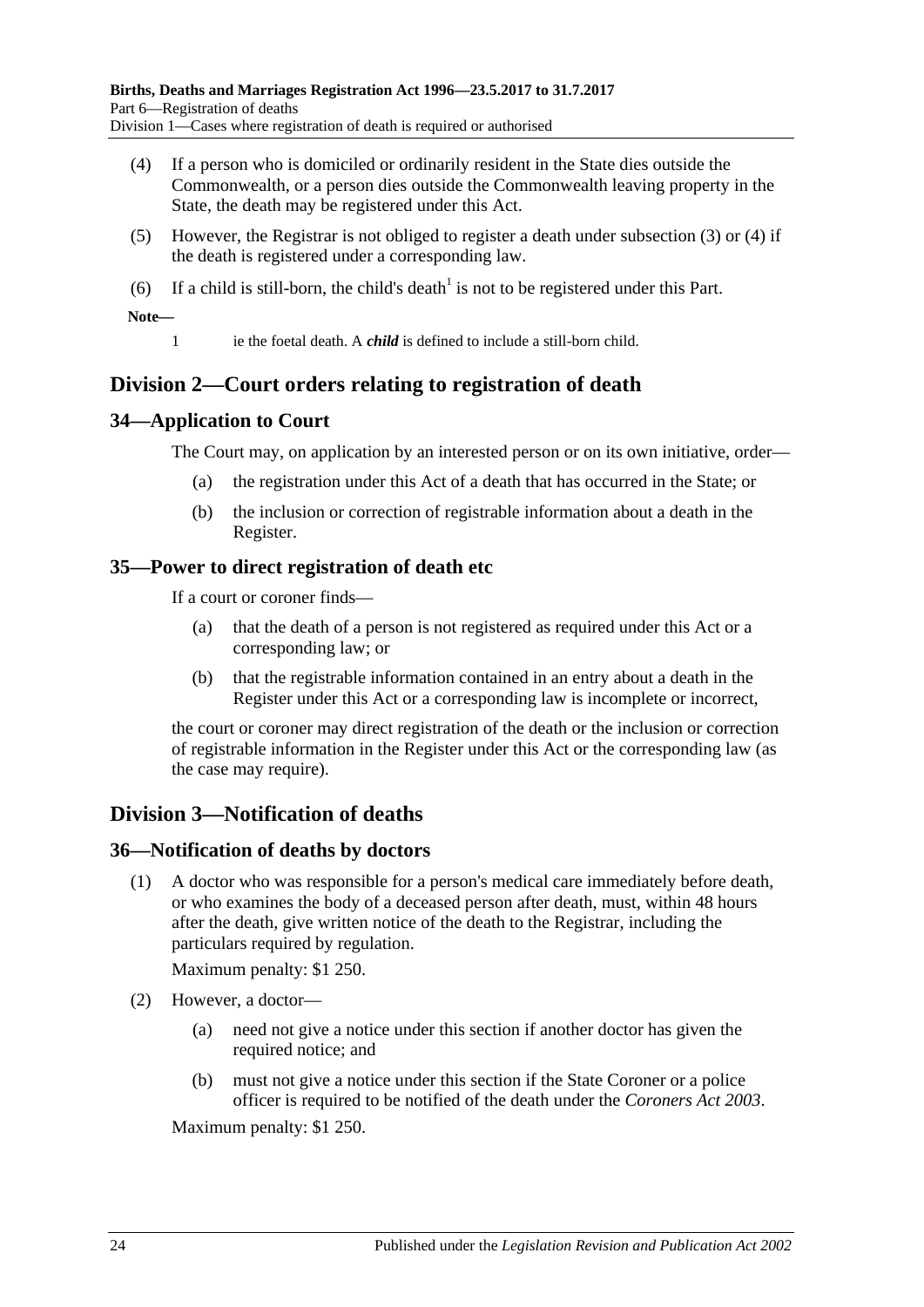- (3) When notice of a death is given, the doctor must also give a certificate in a form approved by the Registrar, certifying the cause of death, to—
	- (a) the Registrar; and
	- (b) the funeral director or other person who will be arranging for the disposal of the human remains.

Maximum penalty: \$1 250.

(4) If a child is still-born, the child's death is not to be notified under this section<sup>1</sup>.

**Note—**

1 In the case of a still-birth notice must be given to the Registrar under [section](#page-7-2) 12.

## <span id="page-24-0"></span>**37—Notification by coroner**

- (1) If the State Coroner is notified of a death under the *[Coroners Act](http://www.legislation.sa.gov.au/index.aspx?action=legref&type=act&legtitle=Coroners%20Act%202003) 2003* or is inquiring into the cause of a death, the State Coroner must, as soon as practicable, notify the Registrar of that fact.
- (2) If the State Coroner authorises the disposal of human remains, or makes a finding about the cause of a death, the State Coroner must give a copy of the disposal authorisation or the finding to the Registrar.
- (3) The Registrar may register a death even though the death is subject to an inquest or other coronial inquiry and a finding has not been made about the cause of death.
- (4) A certificate by the Registrar, certifying particulars contained in an entry about a death in the Register, issued before an inquest or other coronial inquiry into the cause of death is completed must be endorsed with the words: "Incomplete registration—Cause of death subject to coronial inquiry".

## <span id="page-24-1"></span>**38—Notification by funeral director etc**

- (1) A funeral director or other person who arranges for the disposal of human remains must within 7 days after disposal of the remains give the Registrar a written statement of—
	- (a) the name and last residential address of the deceased or, in the case of a still-born child, the name and residential address of the parents of the still-born child; and
	- (b) if the death was reported to a coroner—a statement of that fact; and
	- (c) the place and manner of disposal; and
	- (d) the information required by regulation.

Maximum penalty: \$1 250.

(2) If human remains (other than cremated remains) are removed from the State, the funeral director or other person who arranges for the removal of the remains from the State must, within 28 days after the remains are disposed of outside the State, give the Registrar a written statement of where and how the remains were disposed of, and the other information required by regulation.

Maximum penalty: \$1 250.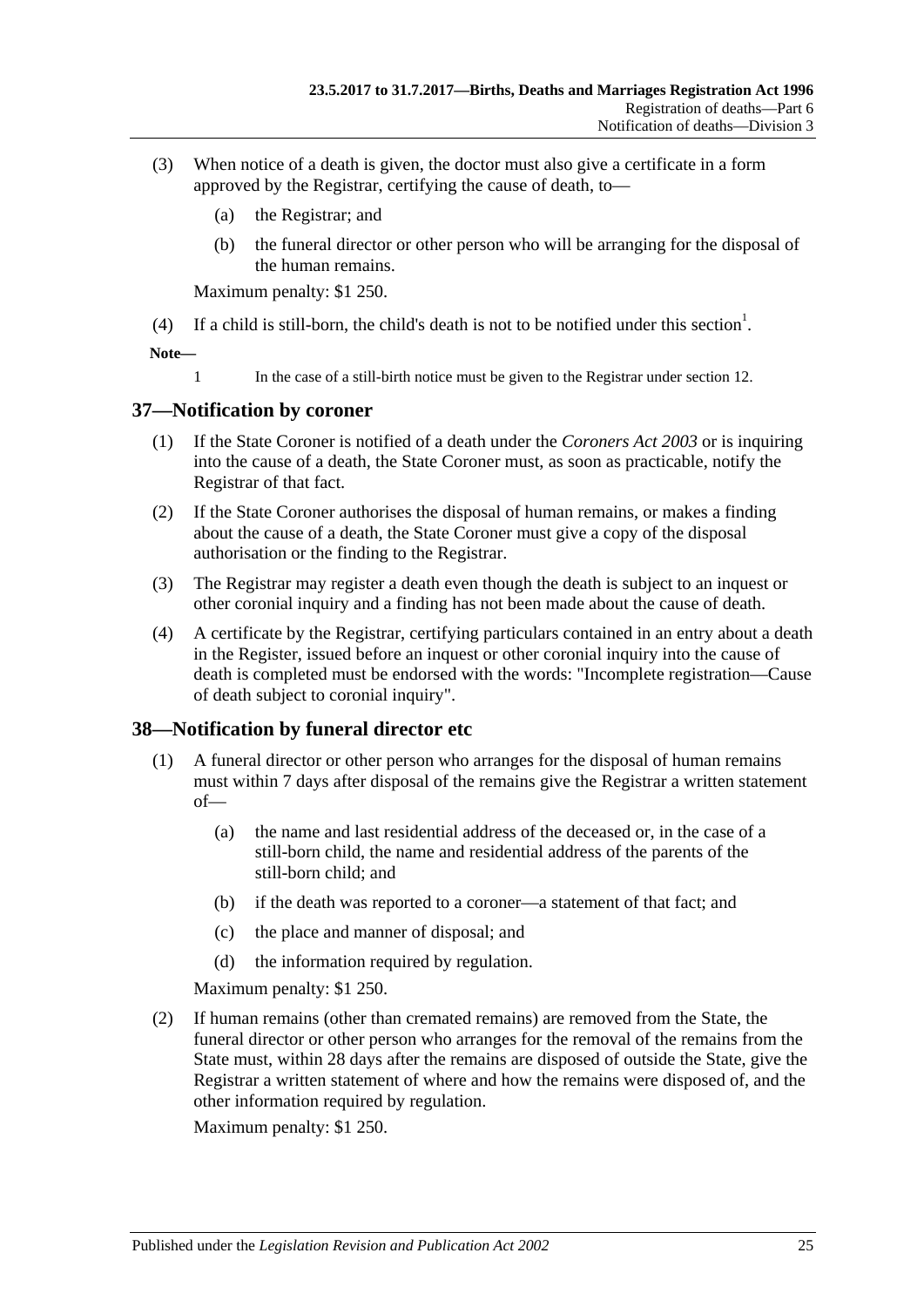- (3) If human remains have not been disposed of within 30 days after the date of death, the funeral director or other person who has custody of the remains must give the Registrar a written statement of—
	- (a) the name and last residential address of the deceased or, in the case of a still-born child, the name and residential address of the parents of the still-born child; and
	- (b) if the death was reported to a coroner—a statement of that fact; and
	- (c) the information required by regulation.

Maximum penalty: \$1 250.

# <span id="page-25-0"></span>**Division 3A—Notification by court appointed guardians**

## <span id="page-25-4"></span><span id="page-25-1"></span>**38A—Notification by court appointed guardians**

- (1) A person may give notice to the Registrar that a person named in the notice was a court appointed guardian (other than a parent) of a person who has died at the time of the death.
- (2) A notice under [subsection](#page-25-4) (1) must—
	- (a) be given as soon as reasonably practicable after the death of the deceased; and
	- (b) be in writing in a form approved by the Registrar; and
	- (c) include a copy of the order of the Youth Court of South Australia placing the child under the guardianship of the person named in the notice; and
	- (d) include the information required by the Registrar.
- (3) The Registrar may require a person giving notice under [subsection](#page-25-4) (1)—
	- (a) to provide further specified information or documents within a specified time; and
	- (b) to verify, by statutory declaration, information provided for the purposes of the notice.
- (4) In this section—

*court appointed guardian* means a person (other than a Minister) to whom guardianship of another person is given by the Youth Court of South Australia under section 38(1)(d) of the *[Children's Protection Act](http://www.legislation.sa.gov.au/index.aspx?action=legref&type=act&legtitle=Childrens%20Protection%20Act%201993) 1993*.

# <span id="page-25-2"></span>**Division 4—Registration of death**

#### <span id="page-25-3"></span>**39—Registration**

- (1) The Registrar registers a death by making an entry about the death in the Register including the particulars required by regulation.
- (2) However, if the particulars available to the Registrar are incomplete the Registrar may register a death on the basis of incomplete particulars.
- (3) If the Registrar has received a notice under [section](#page-25-1) 38A, the Registrar must include the name of the guardian of the deceased named in the notice in the entry of the Register relating to the death of the deceased.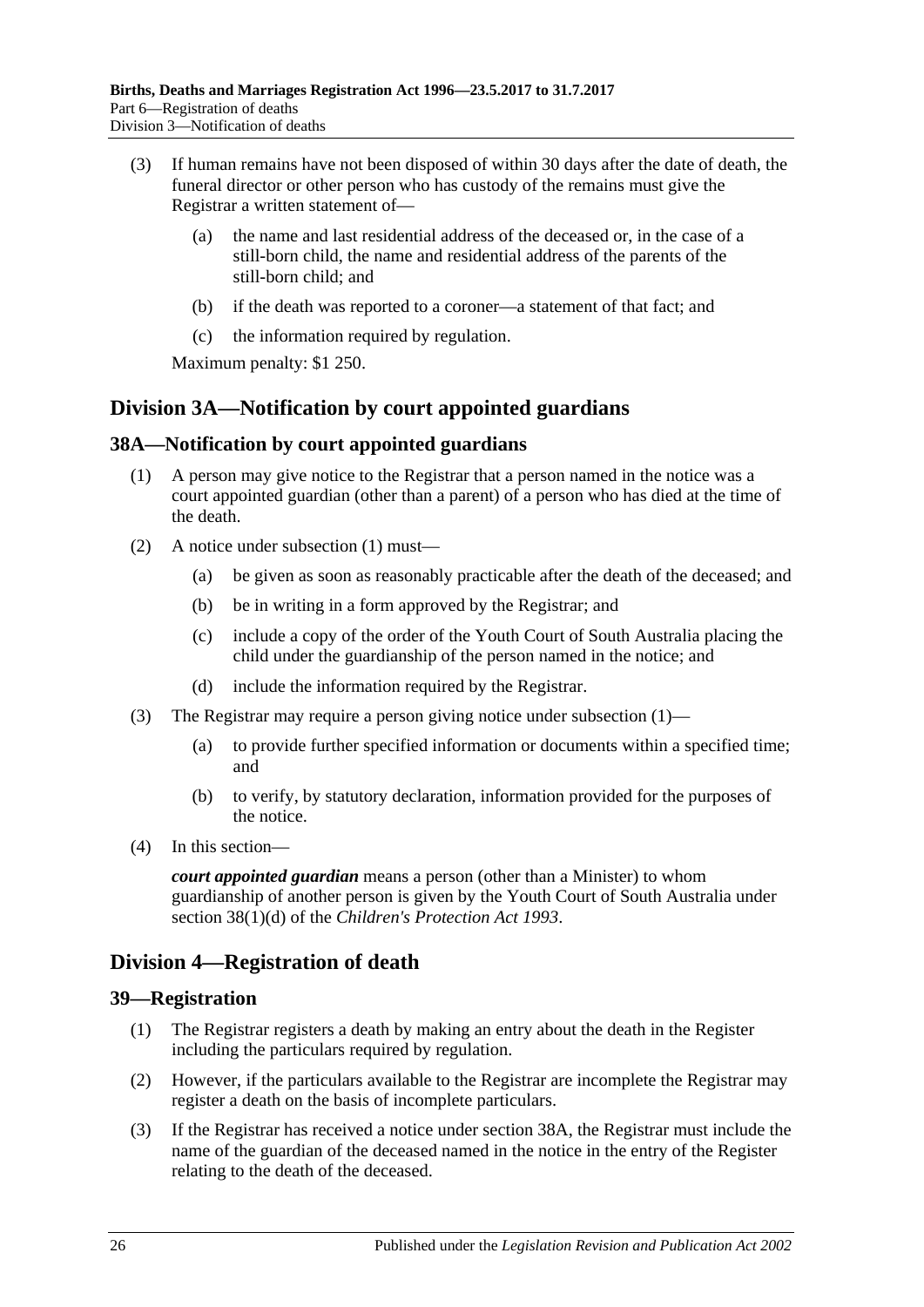# <span id="page-26-0"></span>**Part 7—The Register**

# <span id="page-26-1"></span>**Division 1—Keeping the Register**

# <span id="page-26-2"></span>**40—The Register**

- (1) The Registrar must maintain a register or registers<sup>1</sup> of registrable events.
- <span id="page-26-7"></span>(2) The Register—
	- (a) must contain the particulars of each registrable event required under this Act, or another law, to be included in the Register; and
	- (b) may contain further information if its inclusion is authorised under the regulations.
- (3) The Register may be wholly or partly in the form of a computer data base, in documentary form, or in another form the Registrar considers appropriate.
- (4) The Registrar must maintain the indexes to the Register that are necessary to make the information contained in the Register reasonably accessible.

**Note—**

1 A reference in this Act to the *Register* extends to all the registers kept under this subsection.

# <span id="page-26-3"></span>**Division 2—Registrar's powers of inquiry**

# <span id="page-26-4"></span>**41—Registrar's powers of inquiry**

- (1) The Registrar may conduct an inquiry to find out—
	- (a) whether a registrable event has happened; or
	- (b) particulars of a registrable event; or
	- (c) whether particulars of a particular registrable event have been correctly recorded in the Register.
- <span id="page-26-8"></span>(2) The Registrar may, by notice given to a person who may be able to provide information relevant to an inquiry under this section, require the person to answer specified questions or to provide other information within a time and in a way specified in the notice.
- (3) A person who fails, without reasonable excuse, to comply with a notice under [subsection](#page-26-8) (2) is guilty of an offence.

Maximum penalty: \$1 250.

# <span id="page-26-5"></span>**Division 3—Correction of Register**

# <span id="page-26-6"></span>**42—Registrar's power to correct Register**

- (1) The Registrar may correct the Register—
	- (a) to reflect a finding made on inquiry under [Division 2;](#page-26-3) or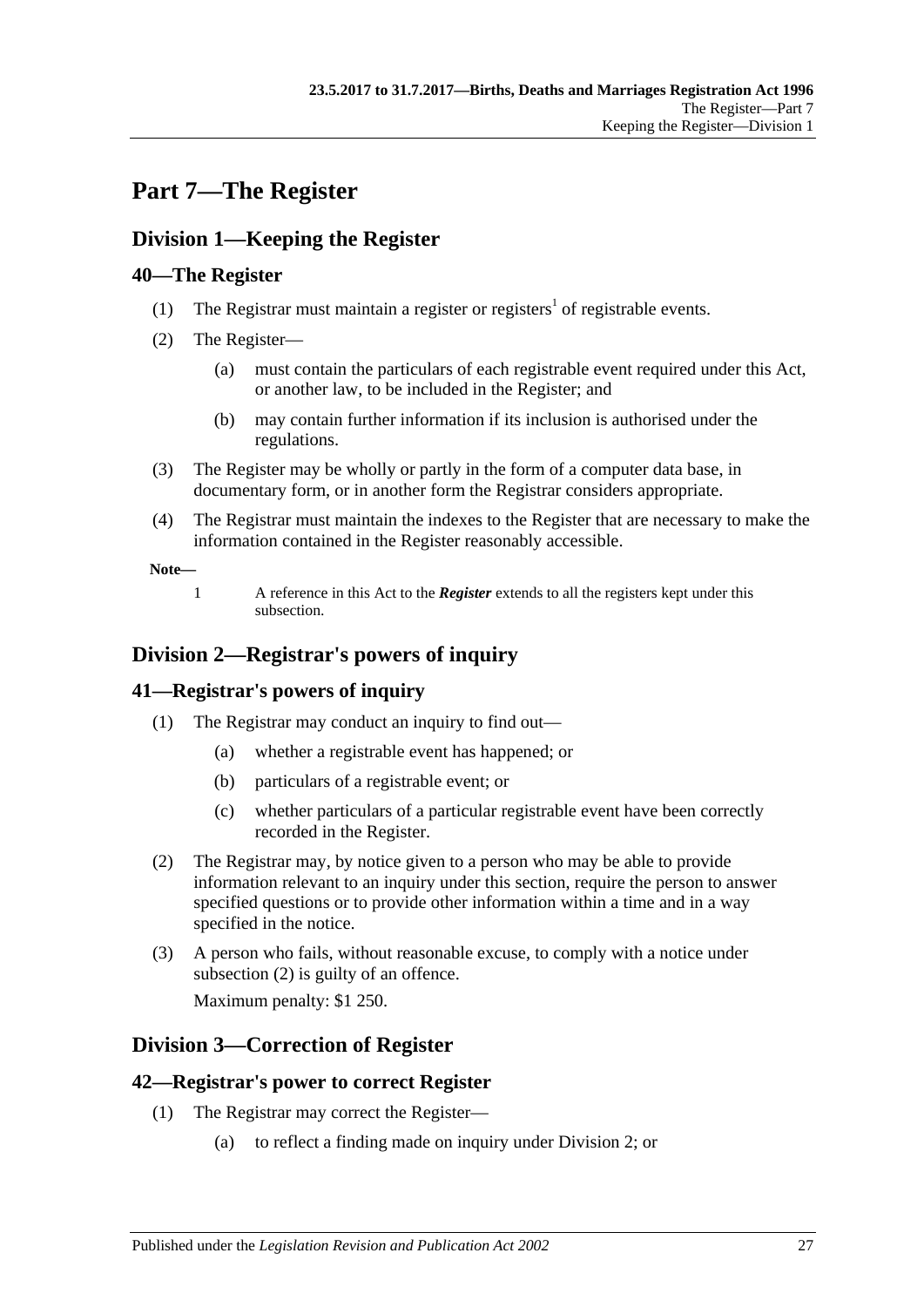- (b) to bring the particulars contained in an entry about a registrable event into conformity with the most reliable information available to the Registrar of the registrable event.
- (2) The Registrar corrects the Register by adding or cancelling an entry in the Register or by adding, altering or deleting particulars contained in an entry.
- (3) The Registrar's power to correct the Register under this section is in addition to any other power of the Registrar under this Act.

# <span id="page-27-0"></span>**Division 4—Access to, and certification of, Register entries**

### <span id="page-27-1"></span>**43—Access to Register**

- (1) The Registrar may, on conditions the Registrar considers appropriate—
	- (a) allow a person or organisation that has an adequate reason for wanting access to the Register, access to the Register; or
	- (b) provide a person or organisation that has an adequate reason for wanting information from the Register, with information extracted from the Register.
- (2) In deciding whether an applicant has an adequate reason for wanting access to the Register, or information extracted from the Register, the Registrar must have regard to—
	- (a) the nature of the applicant's interest; and
	- (b) the sensitivity of the information; and
	- (c) the use to be made of the information; and
	- (d) other relevant factors.
- (3) In deciding the conditions on which access to the Register, or information extracted from the Register, is to be given under this section, the Registrar must, as far as practicable, protect the persons to whom the entries in the Register relate from unjustified intrusion on their privacy.

#### <span id="page-27-2"></span>**44—Search of Register**

- (1) The Registrar may, on application, search the Register for an entry about a particular registrable event.
- (2) The applicant must state the reason for the applicant's interest in the subject-matter of the search.
- (3) The Registrar may reject the application if the applicant does not show an adequate reason for wanting the information to which the application relates.
- (4) In deciding whether an applicant has an adequate reason for wanting information, the Registrar must have regard to—
	- (a) the relationship (if any) between the applicant and the person to whom the information relates; and
	- (b) the age of the entry; and
	- (c) the contents of the entry; and
	- (d) other relevant factors.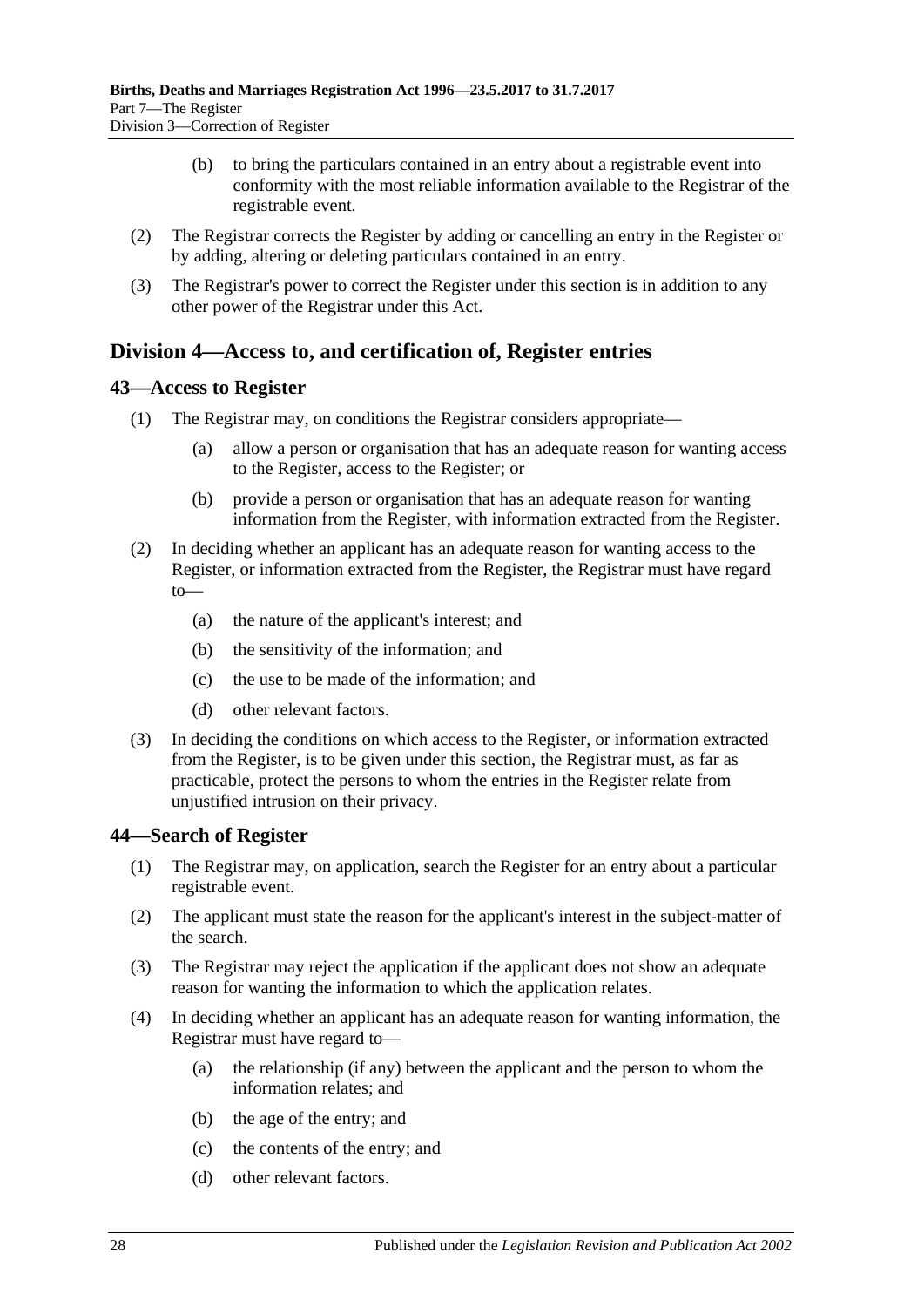## <span id="page-28-0"></span>**45—Protection of privacy**

In providing information extracted from the Register, the Registrar must, as far as practicable, protect the persons to whom the entries in the Register relate from unjustified intrusion on their privacy.

## <span id="page-28-1"></span>**46—Issue of certificate**

- <span id="page-28-5"></span>(1) On completing a search of the Register, the Registrar may issue a certificate—
	- (a) certifying particulars contained in an entry; or
	- (b) certifying that no entry was located in the Register about the relevant registrable event.
- <span id="page-28-6"></span>(1a) A certificate under [subsection](#page-28-5) (1)(a) may only include particulars identifying a person as a biological parent of another person with the written consent of that other person or, if that other person is not an adult, of each legal parent or guardian of that person (however, a failure to comply with this subsection does not affect the admissibility or validity of a certificate).
- (1b) [Subsection](#page-28-6) (1a) expires on the day on which the donor conception register is established under section 15 of the *[Assisted Reproductive Treatment Act](http://www.legislation.sa.gov.au/index.aspx?action=legref&type=act&legtitle=Assisted%20Reproductive%20Treatment%20Act%201988) 1988*.
- (2) A certificate under [subsection](#page-28-5)  $(1)(a)$  is admissible in legal proceedings as evidence of—
	- (a) the entry to which the certificate relates; and
	- (b) the facts recorded in the entry.

#### <span id="page-28-2"></span>**47—Access policies**

- (1) The Registrar must maintain a written statement of the policies on which access to information contained in the Register is to be given or denied under this Division.
- (2) The Registrar must give a copy of the statement, on request, to any person.

#### <span id="page-28-3"></span>**48—Fees**

- (1) The regulations may prescribe fees, or a basis for calculating fees, for—
	- (a) access to the Register; or
	- (b) a search of the Register; or
	- (c) the issue of a certificate following a search of the Register; or
	- (d) other services provided by the Registrar.
- (2) The regulations may allow for fees to be fixed by negotiation between the Registrar and the person who asks for the relevant services.

#### <span id="page-28-4"></span>**49—Power to remit fees**

The Registrar may, in appropriate cases, remit the whole or part of a fee under this Act.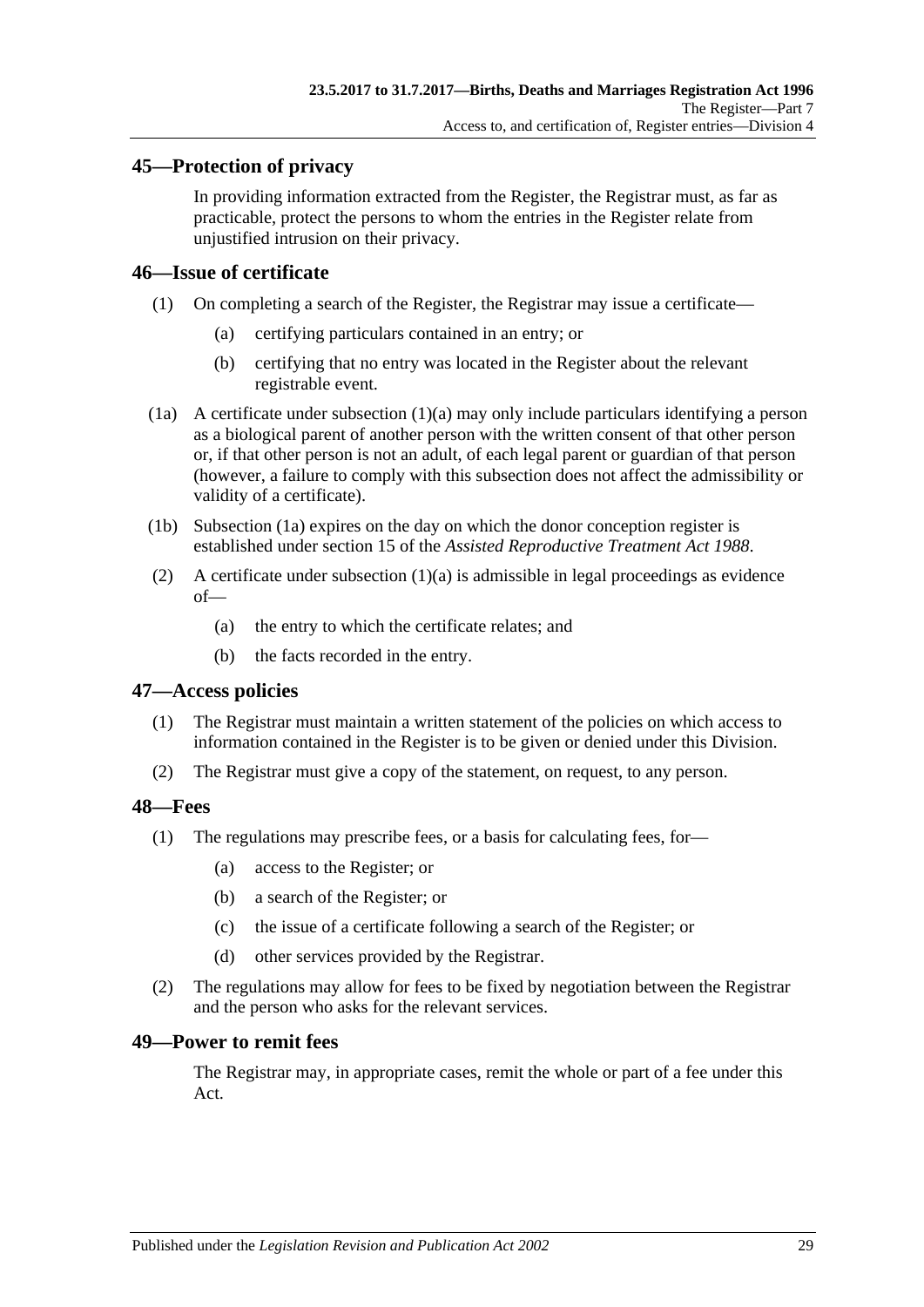### <span id="page-29-8"></span><span id="page-29-0"></span>**49A—Saving provision—surrogacy arrangements**

- (1) Despite a preceding section of this Part, but subject to [subsection](#page-29-7) (2), the Registrar must restrict access to the Register so as to keep confidential any information that would disclose the making or discharge of a surrogacy order.
- <span id="page-29-7"></span>(2) [Subsection](#page-29-8) (1) does not apply if the person seeking access to a relevant part of the Register is—
	- (a) a party to the surrogacy agreement that gave rise to the surrogacy order; or
	- (b) the person who is the subject of the surrogacy order if he or she has attained the age of 18 years.

# <span id="page-29-1"></span>**Part 8—General power of review**

### <span id="page-29-2"></span>**50—Review**

- (1) A person who is dissatisfied with a decision of the Registrar made in the performance or purported performance of functions under this Act may apply to the Court for a review of the decision.
- (2) On a review, the Court may—
	- (a) confirm, vary or reverse the Registrar's decision; and
	- (b) make consequential and ancillary orders and directions.

# <span id="page-29-3"></span>**Part 9—Miscellaneous**

#### <span id="page-29-4"></span>**51—False representation**

A person who makes a false or misleading representation in an application or document under this Act, knowing it to be false or misleading, is guilty of an offence. Maximum penalty: \$1 250.

## <span id="page-29-5"></span>**52—Unauthorised access to or interference with Register**

A person must not, without the authority of the Registrar or other lawful authority—

- (a) obtain access to the Register or information contained in the Register; or
- (b) make, alter or delete an entry in the Register; or
- (c) interfere with the Register in any other way.

Maximum penalty: \$10 000 or imprisonment for 2 years.

#### <span id="page-29-6"></span>**53—Falsification of certificate etc**

- (1) A person must not forge the Registrar's signature or seal. Maximum penalty: \$10 000 or imprisonment for 2 years.
- (2) A person must not forge or falsify a certificate or other document under this Act. Maximum penalty: \$10 000 or imprisonment for 2 years.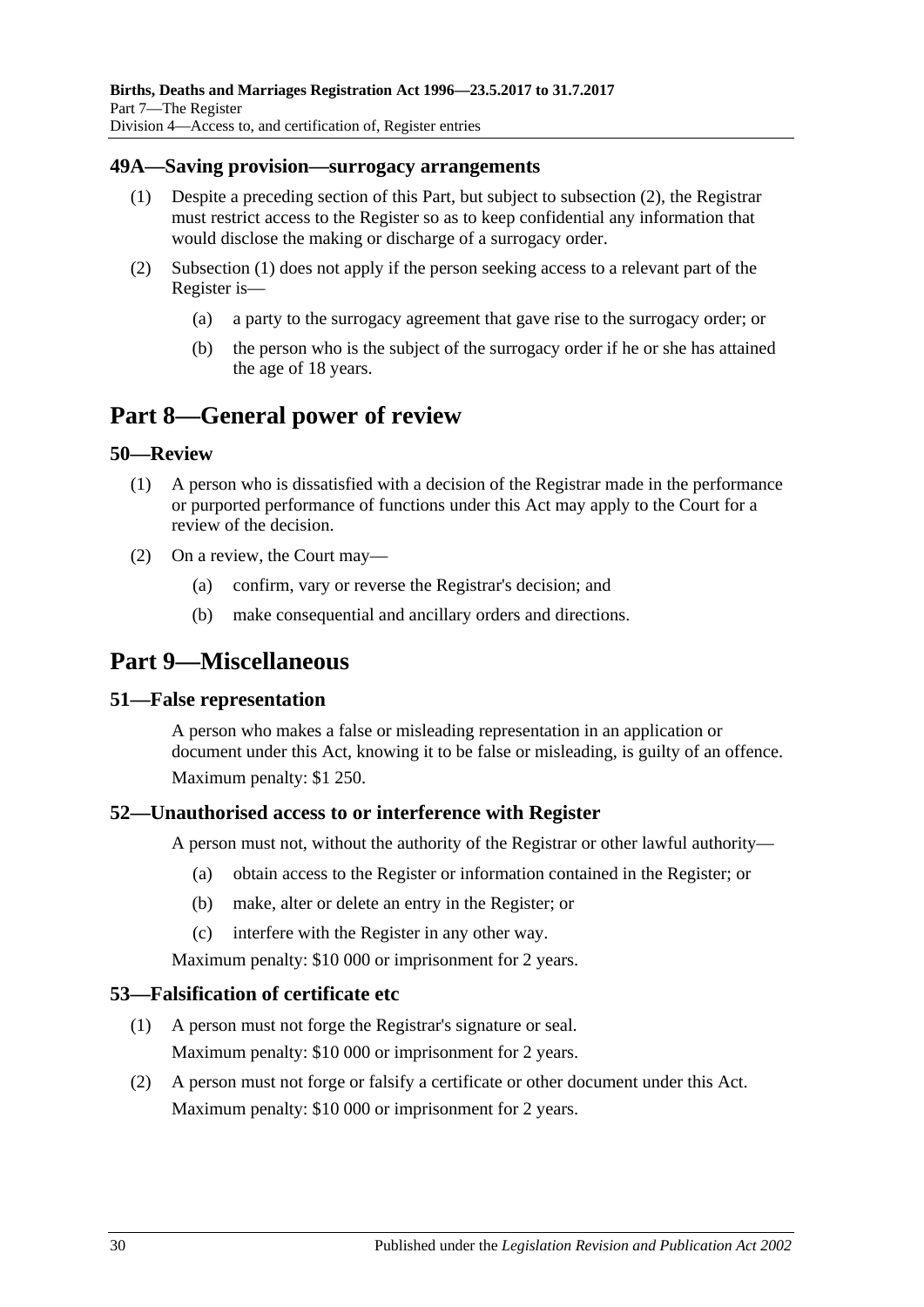- (3) The Registrar may impound—
	- (a) a document which the Registrar has reason to believe bears a forged impression of the Registrar's signature or seal; or
	- (b) a certificate or other document purporting to be a certificate or other document under this Act which the Registrar has reason to believe has been forged or falsified; or
	- (c) a certificate under this Act about a registrable event if the entry in the Register about the event has been cancelled or corrected since the issue of the certificate.

### <span id="page-30-5"></span><span id="page-30-0"></span>**55—Regulations**

- (1) The Governor may make regulations for the purposes of this Act.
- (2) Without limiting the generality of [subsection](#page-30-5) (1), the regulations may—
	- (a) impose a penalty not exceeding a fine of \$1 250 for contravention of a provision of the regulations; and
	- (b) fix fees and provide for the payment, recovery, waiver or refund of fees.

# <span id="page-30-1"></span>**Schedule 1—Transitional**

### <span id="page-30-2"></span>**1—Interpretation**

In this Schedule—

*repealed Act* means the *[Births, Deaths and Marriages Registration Act](http://www.legislation.sa.gov.au/index.aspx?action=legref&type=act&legtitle=Births%20Deaths%20and%20Marriages%20Registration%20Act%201966) 1966*.

#### <span id="page-30-3"></span>**3—The Register**

A Register maintained under the repealed Act forms part of the Register under this Act.

## <span id="page-30-4"></span>**4—The Registrar and Deputy Registrars**

- (1) The person holding office as the Principal Registrar of Births, Deaths and Marriages immediately before the commencement of this Act continues as the Registrar, subject to the provisions of this Act.
- (2) The person holding office as the Deputy Registrar immediately before the commencement of this Act continues as a deputy registrar, subject to the provisions of this Act.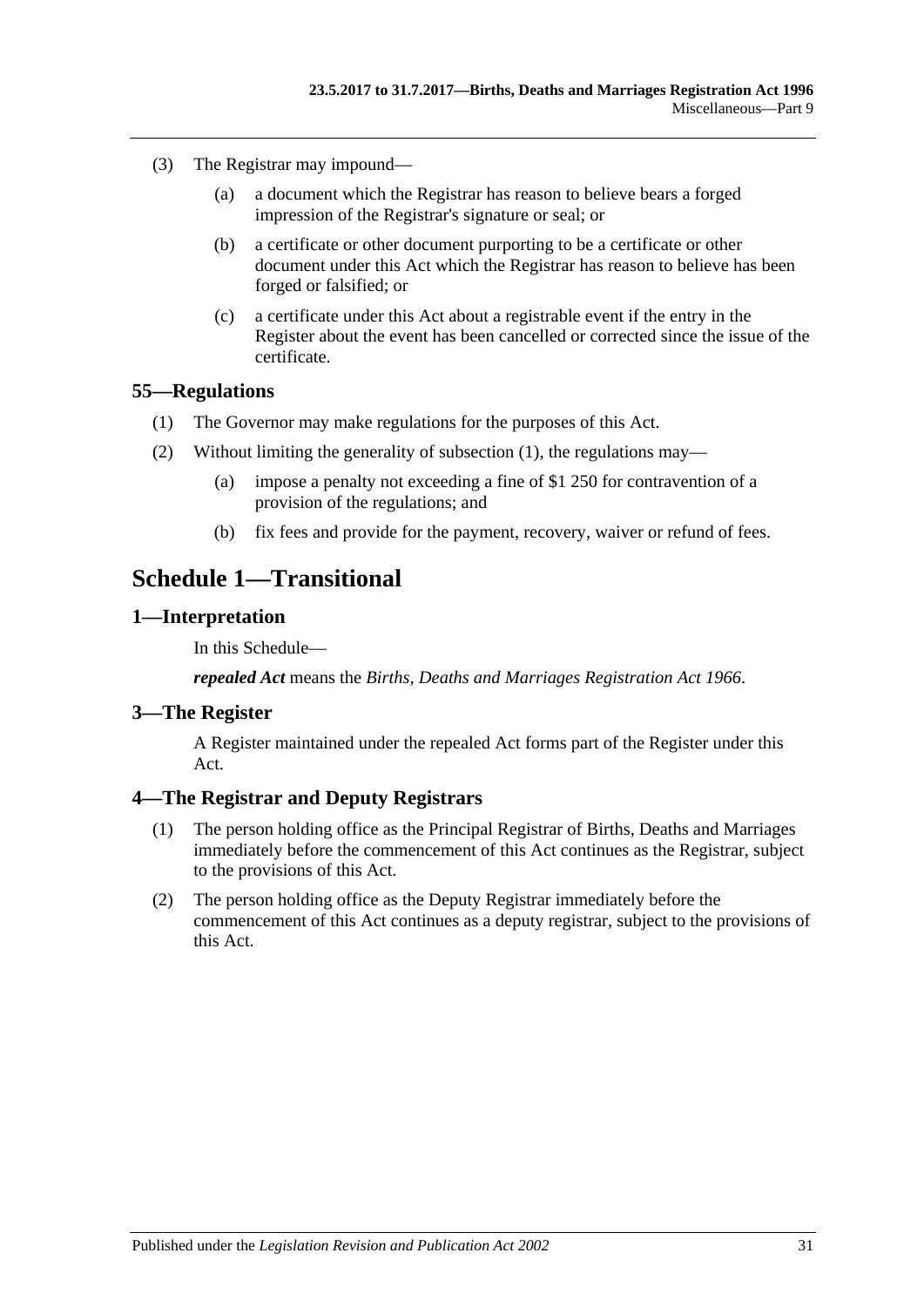# <span id="page-31-0"></span>**Legislative history**

# **Notes**

- Amendments of this version that are uncommenced are not incorporated into the text.
- Please note—References in the legislation to other legislation or instruments or to titles of bodies or offices are not automatically updated as part of the program for the revision and publication of legislation and therefore may be obsolete.
- Earlier versions of this Act (historical versions) are listed at the end of the legislative history.
- For further information relating to the Act and subordinate legislation made under the Act see the Index of South Australian Statutes or www.legislation.sa.gov.au.

# **Legislation repealed by principal Act**

The *Births, Deaths and Marriages Registration Act 1996* repealed the following:

*Births, Deaths and Marriages Registration Act 1966*

# **Legislation amended by principal Act**

The *Births, Deaths and Marriages Registration Act 1996* amended the following:

*Coroners Act 1975 Cremation Act 1891*

# **Principal Act and amendments**

| New entries appear in bold. |  |  |  |  |  |
|-----------------------------|--|--|--|--|--|
|-----------------------------|--|--|--|--|--|

| Year    | N <sub>0</sub> | Title                                                                               | Assent     | Commencement                                                       |
|---------|----------------|-------------------------------------------------------------------------------------|------------|--------------------------------------------------------------------|
| 1996    | -6             | Births, Deaths and Marriages<br><b>Registration Act 1996</b>                        | 4.4.1996   | 3.6.1996 (Gazette 23.5.1996 p2534)                                 |
| 2003    | 33             | Coroners Act 2003                                                                   | 31.7.2003  | Sch (cl 5)—1.7.2005 ( <i>Gazette 23.6.2005</i><br>p1899)           |
| 2006    | 10             | Statutes Amendment (Disposal of<br>Human Remains) Act 2006                          | 29.6.2006  | Pt 2 (ss $4 \& 5$ )-24.7.2006 ( <i>Gazette</i><br>20.7.2006 p2335) |
| 2009    | 64             | Statutes Amendment (Surrogacy) Act<br>2009                                          | 26.11.2009 | Pt 3 (ss $15-18$ )-26.11.2010: s 2                                 |
| 2009    | 84             | <b>Statutes Amendment (Public Sector</b><br>Consequential Amendments) Act 2009      | 10.12.2009 | Pt 21 (ss $40-42$ )-1.2.2010 ( <i>Gazette</i><br>28.1.2010 p320)   |
| 2010 5  |                | <b>Health Practitioner Regulation</b><br>National Law (South Australia) Act<br>2010 | 1.7.2010   | Sch 1 (cl 3)-1.7.2010 ( <i>Gazette 1.7.2010</i><br><i>p</i> 3338)  |
| 2013    | 20             | <b>Burial and Cremation Act 2013</b>                                                | 14.6.2013  | Sch 1 (cll 5 & 6)—1.2.2014 ( <i>Gazette</i><br>$16.1.2014$ $p120$  |
| 2015 27 |                | Births, Deaths and Marriages<br>Registration (Change of Name)<br>Amendment Act 2015 | 22.10.2015 | Pt 2 (ss $4-7$ )-1.6.2016 ( <i>Gazette</i><br>21.1.2016 p152)      |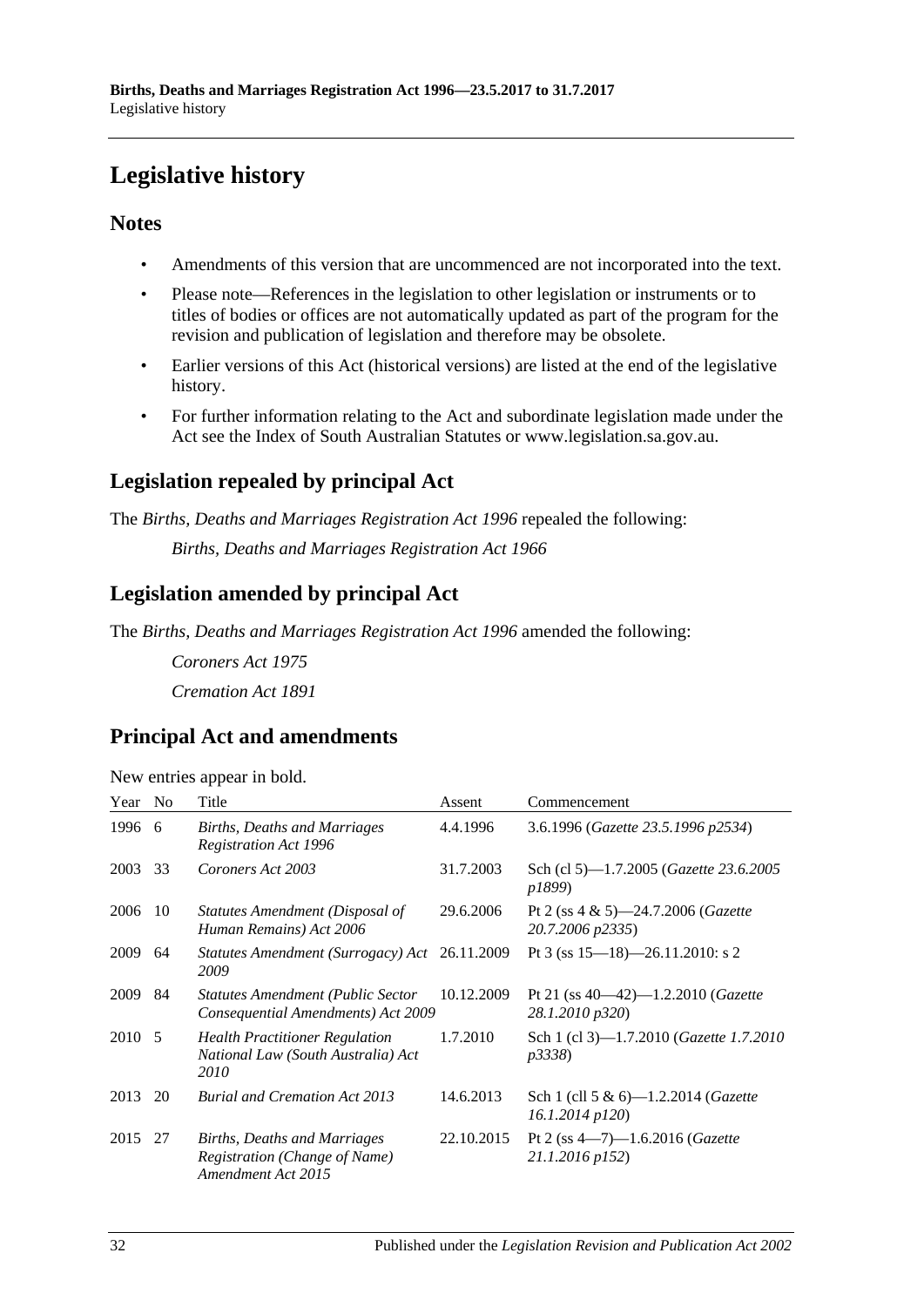| 2016 4  |     | Statutes Amendment (Rights of Foster 17.3.2016<br>Parents, Guardians and Kinship<br>Carers) Act 2016      |            | Pt 2 (ss $4 \& 5$ )—17.9.2016: s 2                              |
|---------|-----|-----------------------------------------------------------------------------------------------------------|------------|-----------------------------------------------------------------|
| 2016 30 |     | <b>Family Relationships (Parentage)</b><br>Presumptions) Amendment Act 2016                               | 23.6.2016  | Sch $1$ (cll $1 \& 2$ ) $\&$ Sch $2$<br>$cl 1)$ —23.9.2016: s 2 |
| 2016    | 65  | <b>Births, Deaths and Marriages</b><br><b>Registration (Gender Identity)</b><br><b>Amendment Act 2016</b> | 15.12.2016 | 23.5.2017 (Gazette 23.5.2017 p1724)                             |
| 2016    | -67 | Relationships Register Act 2016                                                                           | 15.12.2016 | Sch 1 (cl 2)—uncommenced                                        |

# **Provisions amended**

New entries appear in bold.

Entries that relate to provisions that have been deleted appear in italics.

| Provision         | How varied                                                                                                                                               | Commencement                 |
|-------------------|----------------------------------------------------------------------------------------------------------------------------------------------------------|------------------------------|
| Pt1               |                                                                                                                                                          |                              |
| s <sub>2</sub>    | omitted under Legislation Revision and<br><b>Publication Act 2002</b>                                                                                    | 1.7.2005                     |
| s <sub>3</sub>    | amended by 65/2016 s 4                                                                                                                                   | 23.5.2017                    |
| s <sub>4</sub>    |                                                                                                                                                          |                              |
| cremated remains  | inserted by 20/2013 Sch 1 cl 5                                                                                                                           | 1.2.2014                     |
| doctor            | substituted by 5/2010 Sch 1 cl 3                                                                                                                         | 1.7.2010                     |
| registrable event | amended by 64/2009 s 15(1)                                                                                                                               | 26.11.2010                   |
|                   | amended by 65/2016 s 5                                                                                                                                   | 23.5.2017                    |
| surrogacy order   | inserted by $64/2009$ s $15(2)$                                                                                                                          | 26.11.2010                   |
| Pt <sub>2</sub>   |                                                                                                                                                          |                              |
| s <sub>5</sub>    |                                                                                                                                                          |                              |
| s 5(1)            | s 5 redesignated as s $5(1)$ by 84/2009 s 40                                                                                                             | 1.2.2010                     |
| s 5(2)            | inserted by 84/2009 s 40                                                                                                                                 | 1.2.2010                     |
| s <sub>6</sub>    |                                                                                                                                                          |                              |
| s(6(1))           | s 6 amended and redesignated as $s$ 6(1) by<br>67/2016 Sch 1 cl 2(1), (2)                                                                                | uncommenced-not incorporated |
| s(6(2))           | inserted by $67/2016$ Sch 1 cl $2(2)$                                                                                                                    | uncommenced-not incorporated |
| s 7               |                                                                                                                                                          |                              |
| s(7(3))           | inserted by 84/2009 s 41                                                                                                                                 | 1.2.2010                     |
| Pt <sub>3</sub>   |                                                                                                                                                          |                              |
| Pt 3 Div 2        |                                                                                                                                                          |                              |
| s <sub>14</sub>   |                                                                                                                                                          |                              |
| s 14(1)           | s 14 redesignated as $s$ 14(1) by 30/2016 Sch 1<br>cl <sub>1</sub>                                                                                       | 23.9.2016                    |
| s $14(2)$ — $(4)$ | inserted by 30/2016 Sch 1 cl 1                                                                                                                           | 23.9.2016                    |
|                   | will expire on the day on which the donor<br>conception register is established under s 15 of<br>the Assisted Reproductive Treatment Act 1988:<br>s14(5) |                              |
| s 14(5)           | inserted by 30/2016 Sch 1 cl 1                                                                                                                           | 23.9.2016                    |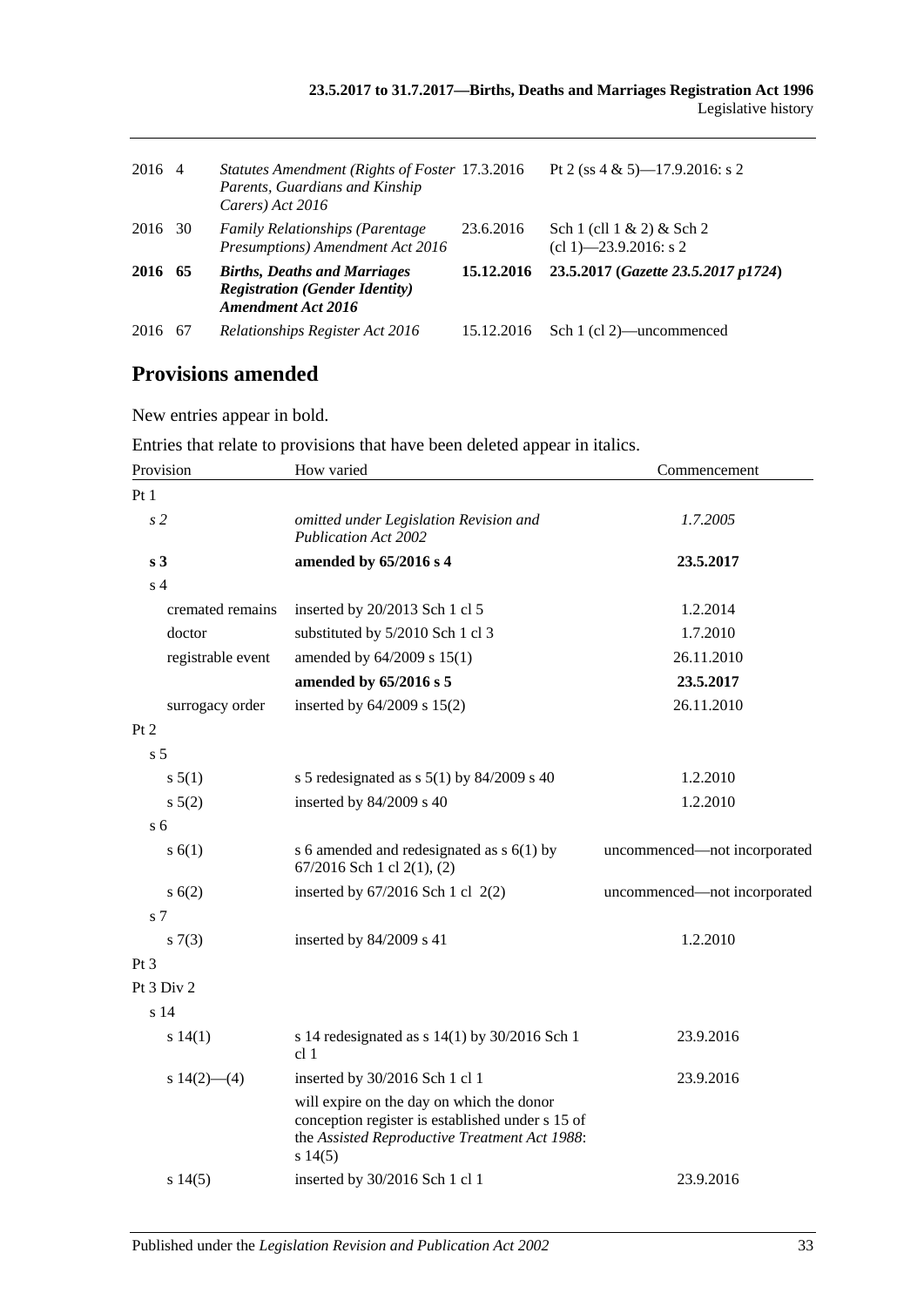#### **Births, Deaths and Marriages Registration Act 1996—23.5.2017 to 31.7.2017** Legislative history

| Pt $3$ Div $6$        | inserted by 64/2009 s 16                                                                                                                                      | 26.11.2010 |
|-----------------------|---------------------------------------------------------------------------------------------------------------------------------------------------------------|------------|
| Pt 4                  |                                                                                                                                                               |            |
| Pt 4 Div 1            |                                                                                                                                                               |            |
| heading               | inserted by 27/2015 s 4                                                                                                                                       | 1.6.2016   |
| s 24                  | substituted by 27/2015 s 5                                                                                                                                    | 1.6.2016   |
| s <sub>25</sub>       |                                                                                                                                                               |            |
| s 25(1)               | substituted by 27/2015 s 6                                                                                                                                    | 1.6.2016   |
| s $25(1a)$ and $(1b)$ | inserted by $27/2015$ s 6                                                                                                                                     | 1.6.2016   |
| s 29A                 | inserted by 64/2009 s 17                                                                                                                                      | 26.11.2010 |
| Pt 4 Div 2            | inserted by 27/2015 s 7                                                                                                                                       | 1.6.2016   |
| Pt 4A                 | inserted by 65/2016 s 6                                                                                                                                       | 23.5.2017  |
| Pt 6                  |                                                                                                                                                               |            |
| Pt 6 Div 3            |                                                                                                                                                               |            |
| s 36                  |                                                                                                                                                               |            |
| $s \; 36(2)$          | amended by 33/2003 Sch (cl 2)                                                                                                                                 | 1.7.2005   |
| s 37                  |                                                                                                                                                               |            |
| $s \frac{37(1)}{2}$   | substituted by $33/2003$ Sch (cl 3(1))                                                                                                                        | 1.7.2005   |
| $s \frac{37(2)}{2}$   | amended by 33/2003 Sch (cl 3(2), (3))                                                                                                                         | 1.7.2005   |
| Pt 6 Div 3A           | inserted by 4/2016 s 4                                                                                                                                        | 17.9.2016  |
| Pt 6 Div 4            |                                                                                                                                                               |            |
| s 39                  |                                                                                                                                                               |            |
| $s \, 39(3)$          | inserted by 4/2016 s 5                                                                                                                                        | 17.9.2016  |
| Pt 7                  |                                                                                                                                                               |            |
| s <sub>46</sub>       |                                                                                                                                                               |            |
| $s\,46(1a)$           | inserted by 30/2016 Sch 1 cl 2                                                                                                                                | 23.9.2016  |
|                       | will expire on the day on which the donor<br>conception register is established under s 15 of<br>the Assisted Reproductive Treatment Act 1988:<br>$s\,46(1b)$ |            |
| $s\,46(1b)$           | inserted by 30/2016 Sch 1 cl 2                                                                                                                                | 23.9.2016  |
| s 49A                 | inserted by 64/2009 s 18                                                                                                                                      | 26.11.2010 |
| Pt 9                  |                                                                                                                                                               |            |
| by 20/2013            | s 50A before deletion inserted by 33/2003 Sch (cl 4)                                                                                                          | 1.7.2005   |
| $s$ 50A $(1)$         | amended by 10/2006 s $4(1)$ —(3)                                                                                                                              | 24.7.2006  |
| $s$ 50A(2)–(4)        | inserted by $10/2006 s 4(4)$                                                                                                                                  | 24.7.2006  |
| $s$ 50A(5)            | s 50A(2) redesignated as s 50A(5) by $10/2006$<br>s(4(5)                                                                                                      | 24.7.2006  |
| s 50A                 | deleted by 20/2013 Sch 1 cl 6                                                                                                                                 | 1.2.2014   |
| s <sub>54</sub>       | deleted by 84/2009 s 42                                                                                                                                       | 1.2.2010   |
| s <sub>55</sub>       |                                                                                                                                                               |            |
| s 55(2)               | substituted by 10/2006 s 5                                                                                                                                    | 24.7.2006  |
| Sch 1                 |                                                                                                                                                               |            |